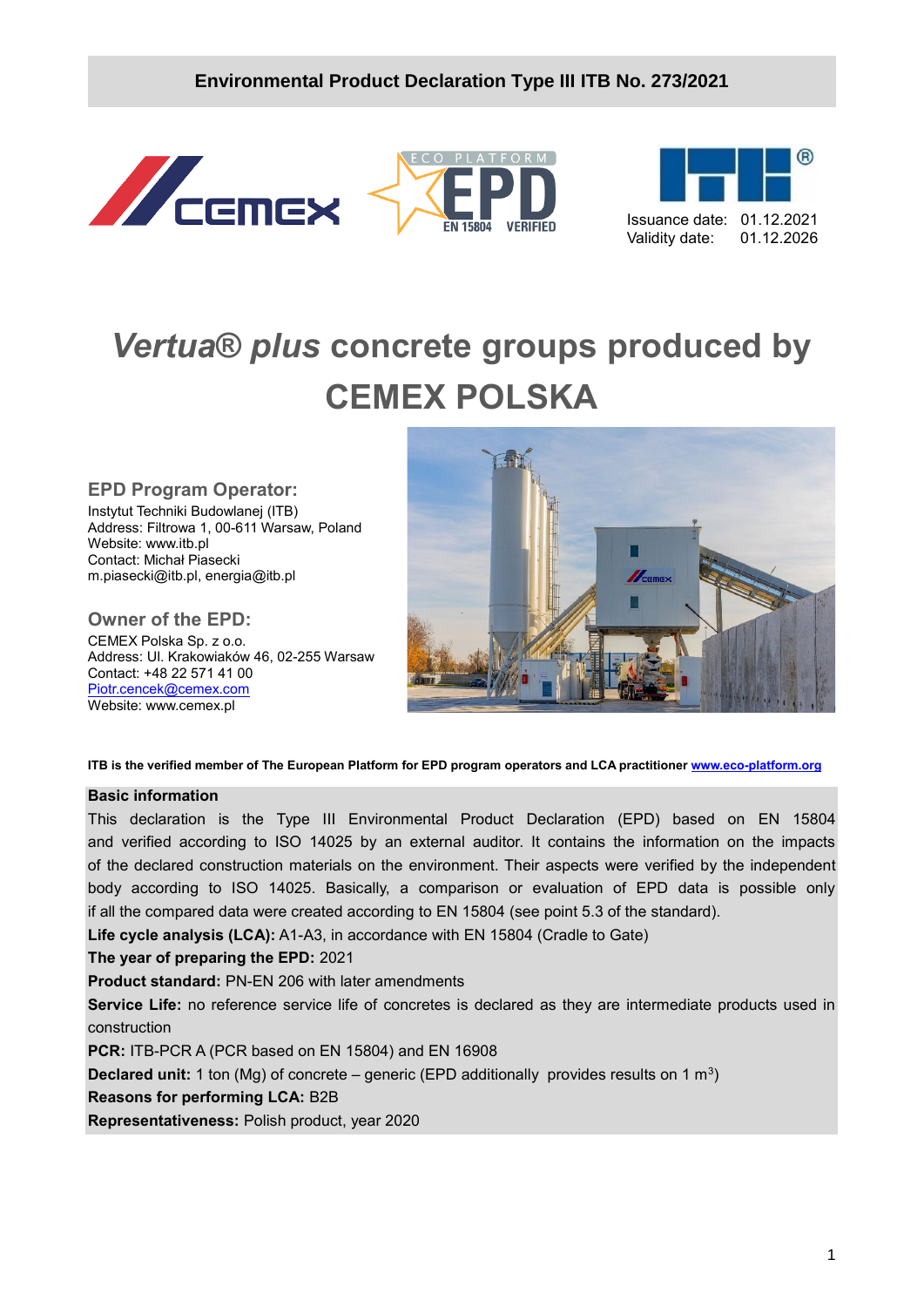### **BASIC INFORMATION**

**/2020** for these concretes are produced in Poland in 3 factories located at Chełm, Rudniki and Gdynia. The life-cycle Declaration covers 6 groups of concretes (generic) produced by 45 Cemex plants in Poland. Cements used assessment was carried out according to the following standards: PN-EN 15804, PN-EN ISO 14025, PN-EN ISO 14040 and the product categorization rules provided in document ITB PCR-A. Declared reference unit is 1 ton of concrete. All LCI data was collected by CEMEX from own plants between January and December 2020 (12 months) and gathered data is representative for production technology used in 2020. LCA assessment was carried out using internal ITB algorithms dedicated to calculate the LCA and data collected by the industry. CEM production (used in concretes) is characterized by high use of alternative fuels (80-90%) and consumed electricity based on renewable energy at the level of 100%. Also 30% (average) of renewable energy was used in the production of concrete in the factories.

### **PRODUCTS DESCRIPTION**

Concrete is specified and supplied in accordance with EN 206. Delivered to site on a just-in-time basis, mixed concrete may be cast into any conceivable shape with almost no limit on volume. When hardened, concrete can carry substantial compressive loads by itself, but is more frequently reinforced to substantially increase its tensile and flexural strength. Concrete is used for site-mixed structures, precast structures and structural precast products in buildings prefabricated structures and structural prefabricated products in buildings and buildings.

The product assessed is a generic 1 ton of mixed concrete, where the constituent proportions for six groups are provided in table 1.

|                     | Group I     | Group II      | Group III     | Group IV     | Group V       | Group VI      |
|---------------------|-------------|---------------|---------------|--------------|---------------|---------------|
| cement              | $6 - 8%$    | $8 - 10%$     | $10 - 12%$    | $12 - 14%$   | 14-16%        | 16-18%        |
| ash                 | $0 - 6.5%$  | $0 - 6.5%$    | $0 - 6.5%$    | $0-4.5%$     | $0 - 4.5%$    | $0-4.5%$      |
| sand                | 38-52%      | 34-48%        | $30 - 44%$    | 28-42%       | 26-40%        | 24-38%        |
| coarse<br>aggregate | 26-40%      | $30 - 44%$    | 34-48%        | $37 - 51%$   | 39-53%        | 41-55%        |
| admixtures          | $0 - 0.2%$  | $0.0 - 0.2\%$ | $0.0 - 0.3\%$ | $0.0 - 0.3%$ | $0.0 - 0.4\%$ | $0.0 - 0.5\%$ |
| water               | $4.5 - 11%$ | $4.5 - 11\%$  | $4.5 - 11\%$  | $6 - 10%$    | $6 - 10%$     | $6 - 10%$     |

**Table 1.** Concrete mix recipes for each group

Table 1 values represent a generic (averaged) factory produced mixed concrete produced in Poland by CEMEX. The composition of products complying with the EPD will vary depending on client's specification and application. More detailed information is available in the respective manufacturer's documentation (e.g. product data sheets).

### **LIFE CYCLE ASSESSMENT (LCA) – general rules applied**

### **Unit**

The declared unit is 1 ton of representative concretes *Vertua*® *plus* (based on CEM-III) for a group I to VI (according to Table 1). Additionally the results are also presented for 1  $\text{m}^3$  of the product.

### **System boundary**

The EPD covers the product stage analysis ("cradle to gate") based on 45 concrete production plants data analyzed. The selected system boundaries comprise the production of input raw materials' extraction up to the finished product at the factory gate (ready concrete). The product stage contains: Module A1: extraction and processing of raw materials (ash, sand, gravel, additives, water, and cement (3 plants) and fuels, Module A2: transportation up to factory gate of raw materials and fuels, Module A3: concrete production (mixing). Inputs and processes of product system are presented in Figure 1.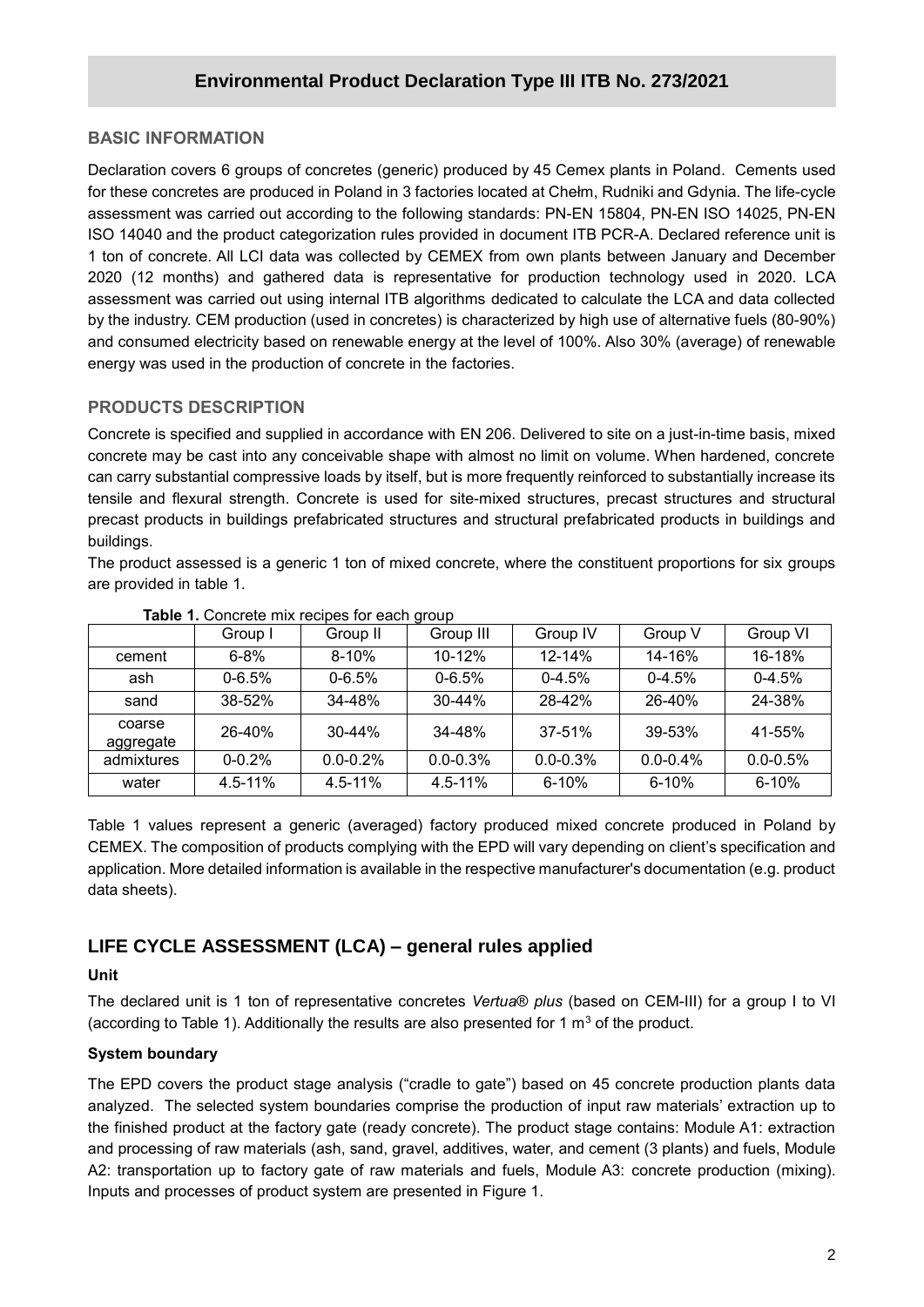

**Figure 1**. Concrete mix production - inputs and processes of the product system

### **Allocation rules**

The allocation rules used for this EPD are based on general requirements provided in ITB PCR A and EN 15804. As no co-products are produced, the flow of materials and energy and the associated release of substances and energy into the environment are related exclusively to the concrete mix produced. Cements (produced by 3 cement plants of CEMEX in Poland) were used identified as the weighted average mass of production for each plant. In the case of fly ash, eco-product from electricity production used as a cement constituent, economic allocation was applied. Minimum 99.5% of impacts from the production lines were allocated to product covered by this declaration. Emissions allocated in clinker/cement production (module A1) are assessed using international methods for ETS system declaration. The specific prices for fly ash declared by the producer were used for the economic allocation. Calculations for GWP indicator are made taking into account gross and net emissions. The indicated gross value includes the  $CO<sub>2</sub>$  emissions from waste incineration (excluding biomass fraction of fuels), net-value excluding impacts from alternative waste-based fuels.

#### **System limits**

In this assessment, all information gathered from data collection for the production of concrete has been modelled, i.e. all raw materials used, the electrical energy and other fuels used, use of ancillary materials and all direct production waste. Transport data on input was considered. No cut-offs have been made in accordance with EN 15804. The machines and facilities (capital goods) required for and during production are excluded, as is transportation of employees. Calculations for GWP indicator are made taking into account gross and net emissions.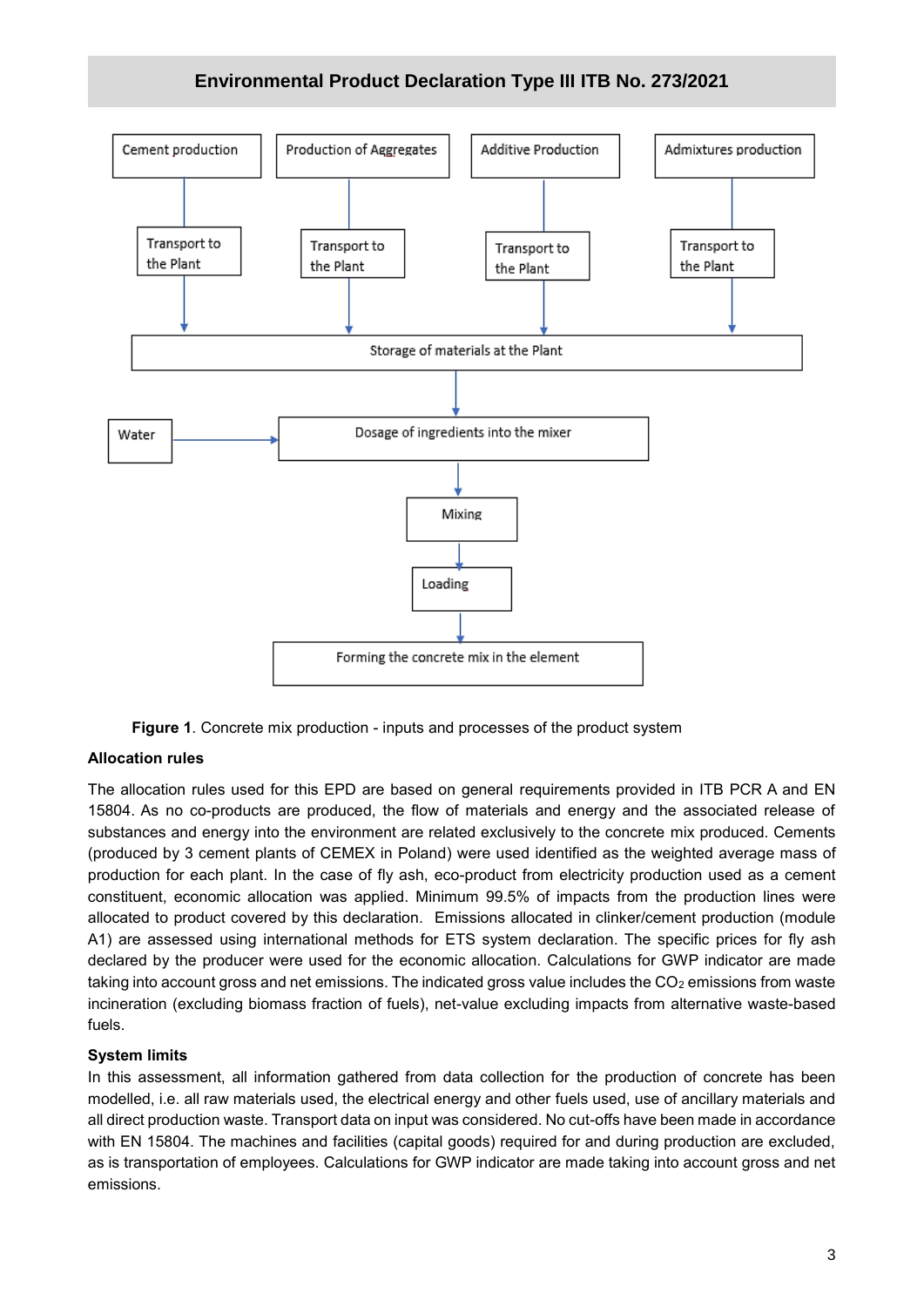#### **A1 – A2 Modules: Raw materials supply and transport**

**/2020** proportions. Chemical admixtures are used to reduce water content and improve fresh and hardened concrete Concrete according to EN 206 is made by mixing coarse and fine aggregates, cement and water in controlled properties. The averaged compositions of each class mix is provided in Table 1. Cement production used (A1) in concrete are characterized by high use of alternative fuels (80-90%) and consumed renewable electric energy at the level of 100%. Transport of input materials to production plants was inventoried. Most of the other additives, such as ash and aggregates, come from local suppliers.

#### **A3 Module Production**

Substrates for concrete production are transported to the plant and then stored in silos. Electricity is used for production (mixing). Substrates are weighed and mixed according to of the process shown in Figure 1. The production uses cements produced by the national CEMEX cement plants. The average level of renewable energy in the production of concrete is at the level of 30%. Environmental impacts related to ash have been taken into account on the basis of the economical allocation.

#### **Data collection period**

The data for manufacture of the declared products refer to period between 01.01.2020 – 31.12.2020 (1 year). The life cycle assessments were done for Poland as reference area.

#### **Data quality - production**

The values determined to calculate A1 (cement) and A3 originate from verified CEMEX LCI inventory data. A1 values (raw materials) were prepared considering specific EPDs, Ecoinvent data and economic allocation data processed for ashes.

#### **Assumptions and estimates**

The impacts of the representative products were aggregated for Poland using weighted average. Data regarding production per 1 ton and 1  $\text{m}^3$  of product were averaged for the analyzed production of each product class. Due to the difficulty of separating the cement production processes from concrete in six cases, the data were aggregated as A1-A3. For the calculations, the arithmetical averages of the ranges of possible substances included in the mix were adopted, in accordance with the manufacturer's declaration.

#### **Calculation rules**

LCA was done in accordance with ITB PCR A document. Characterization factors are CML ver. 4.2 based. ITB-LCA algorithms were used for impact calculations. Module A1 was calculated based on data from the database and specific EPDs (CEM III). A3 and A2 are calculated based on the LCI questionnaire provided by the manufacturer.

#### **Databases**

The background data for the processes come from the following databases: Ecoinvent v.3.7 (sand, water, wind electricity production for Poland, transport), specific EPD and specific emission reporting data for cement production by Cemex in each of 3 plants, specific EPDs for a raw material (sand, aggregate, admixtures), allocated impacts for ash production calculated by ITB based on price and electricity production impacts, KOBiZE 2020 (combustion factors for selected fuels, polish electricity mix). Electricity provider PGE guarantees a certificate of origin of 100% renewable electricity used by CEMEX plants (Gdynia, Rudniki and Chełm). Specific (LCI) data quality analysis was a part of audit. The time related quality of the data used is valid (5 years).

#### **Comparability**

Basically, a comparison or an evaluation of EPD data is only possible if all the data sets to be compared were created according to EN 15804 and the building context, respectively the product-specific characteristics of performance, are taken into account. In practice, this means that concrete may be compared in a specific application with the selected usage scenario.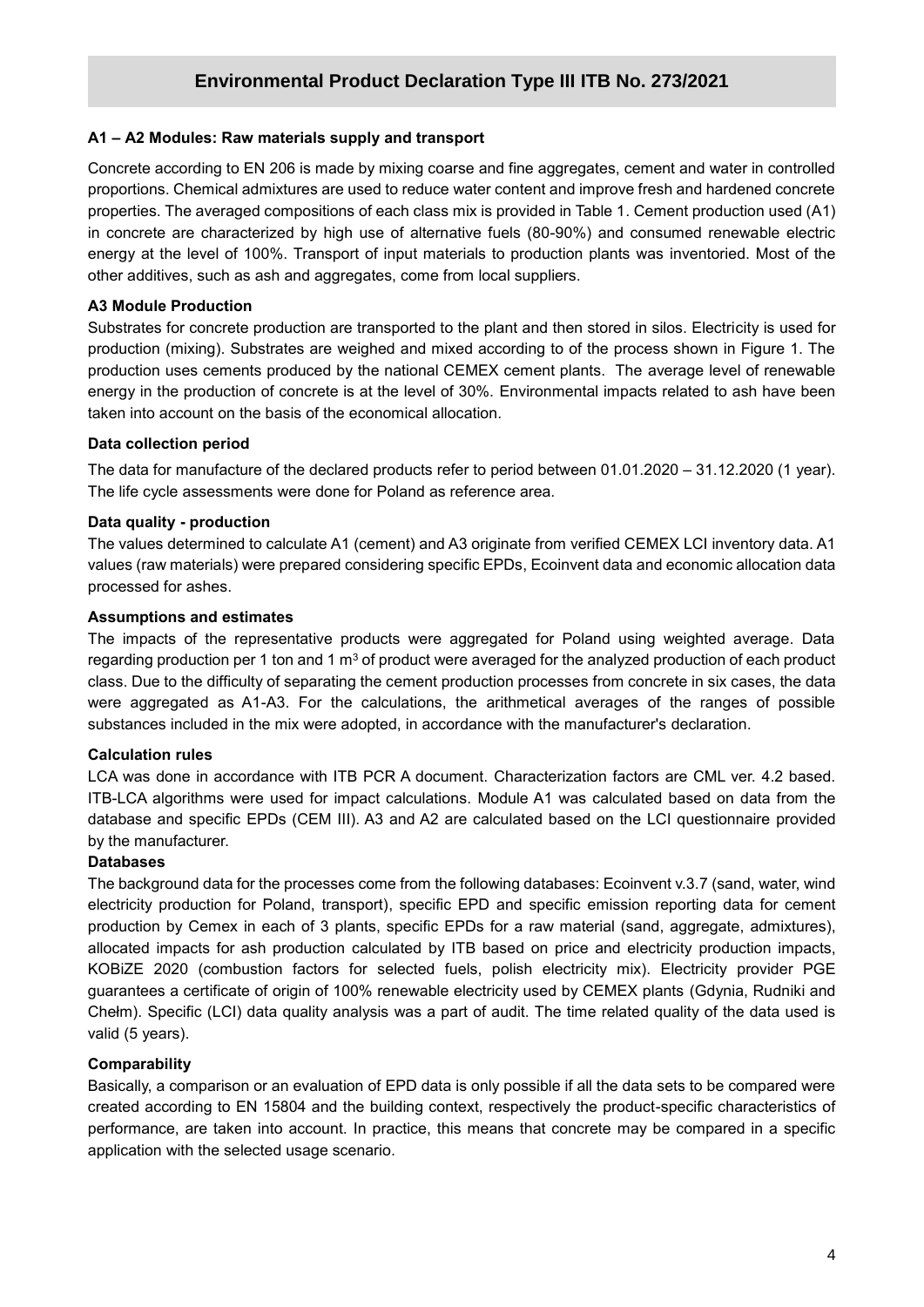### **LIFE CYCLE ASSESSMENT (LCA) – Results**

#### **Declared unit**

The declaration refers to the unit DU – 1 ton of concrete of group I to VI produced by CEMEX in Poland. The LCA results are presented for 1 ton (Tables 3-8) and 1 m3 (Tables 9-14).

**Table 2**. System boundaries (life stage modules included) in a product environmental assessment

|                     | <b>Environmental assessment information</b><br>(MA - Module assessed, MNA - Module not assessed, INA - Indicator Not Assessed) |                |                                |                                   |            |             |                |             |               |                           |                       |                                                                     |                |                  |                |                                    |
|---------------------|--------------------------------------------------------------------------------------------------------------------------------|----------------|--------------------------------|-----------------------------------|------------|-------------|----------------|-------------|---------------|---------------------------|-----------------------|---------------------------------------------------------------------|----------------|------------------|----------------|------------------------------------|
| Product stage       |                                                                                                                                |                | Construction<br>process        |                                   | Use stage  |             |                |             |               | End of life               |                       | <b>Benefits</b><br>and loads<br>beyond<br>the<br>system<br>boundary |                |                  |                |                                    |
| Raw material supply | Transport                                                                                                                      | Manufacturing  | Transport to construction site | Construction-installation process | Jse        | Maintenance | Repair         | Replacement | Refurbishment | energy use<br>Operational | Operational water use | Deconstruction demolition                                           | Transport      | Waste processing | Disposal       | Reuse-recovery-recycling potential |
| A <sub>1</sub>      | A2                                                                                                                             | A <sub>3</sub> | A4                             | A <sub>5</sub>                    | <b>B1</b>  | <b>B2</b>   | B <sub>3</sub> | <b>B4</b>   | <b>B5</b>     | <b>B6</b>                 | <b>B7</b>             | C <sub>1</sub>                                                      | C <sub>2</sub> | C <sub>3</sub>   | C <sub>4</sub> | D                                  |
| <b>MA</b>           | MA                                                                                                                             | <b>MA</b>      | <b>MNA</b>                     | <b>MNA</b>                        | <b>MNA</b> | <b>MNA</b>  | <b>MNA</b>     | <b>MNA</b>  | <b>MNA</b>    | <b>MNA</b>                | <b>MNA</b>            | <b>MNA</b>                                                          | <b>MNA</b>     | <b>MNA</b>       | <b>MNA</b>     | <b>MNA</b>                         |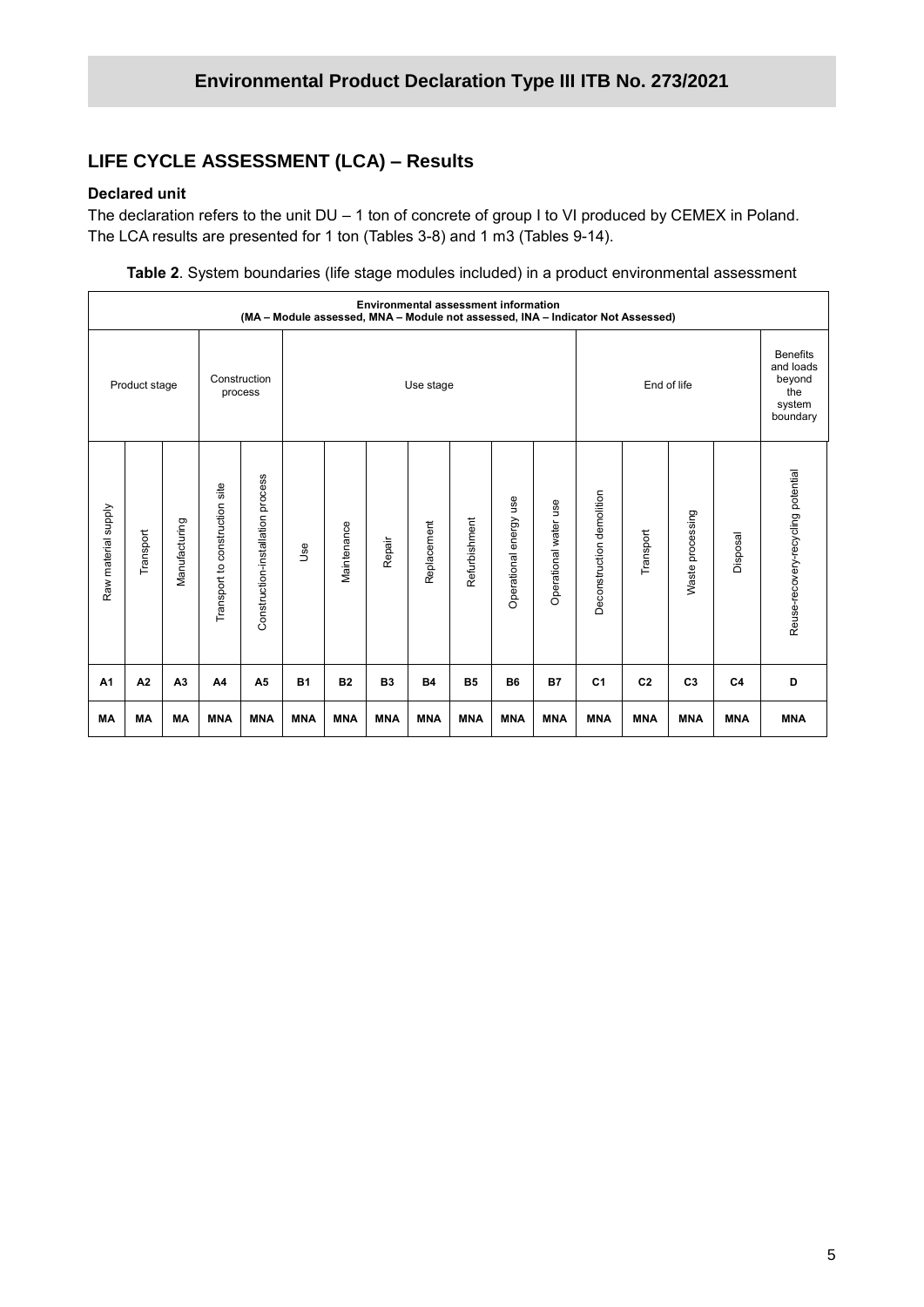|  | Table 3. Environmental product characteristic - 1 ton of concrete group I Vertua® plus based on CEM III |  |  |  |
|--|---------------------------------------------------------------------------------------------------------|--|--|--|
|--|---------------------------------------------------------------------------------------------------------|--|--|--|

| Environmental impacts: (DU) 1 ton                                                                                             |                       |                |  |  |  |
|-------------------------------------------------------------------------------------------------------------------------------|-----------------------|----------------|--|--|--|
| Indicator                                                                                                                     | Unit                  | $A1-A3$        |  |  |  |
|                                                                                                                               |                       | <b>CEM III</b> |  |  |  |
| Global warming potential (net value) <sup>1</sup>                                                                             | kg eq CO <sub>2</sub> | 3.30E+01       |  |  |  |
| Global warming potential (gross value) <sup>2</sup>                                                                           | kg eq CO <sub>2</sub> | 3.78E+01       |  |  |  |
| Depletion potential of the stratospheric ozone layer                                                                          | kg CFC 11             | 3.41E-06       |  |  |  |
| Acidification potential of soil and water                                                                                     | kg SO <sub>2</sub>    | 2.28E-01       |  |  |  |
| Formation potential of tropospheric ozone                                                                                     | kg Ethene             | 6.51E-02       |  |  |  |
| Eutrophication potential                                                                                                      | kg $(PO4)3$           | 1.14E-01       |  |  |  |
| Abiotic depletion potential (ADP-elements) for non-fossil<br>resources                                                        | kg Sb                 | 3.09E-01       |  |  |  |
| Abiotic depletion potential (ADP-fossil fuels) for fossil<br>resources                                                        | MJ                    | 3.80E+02       |  |  |  |
| Environmental aspects: (DU) 1 ton                                                                                             |                       |                |  |  |  |
| Indicator                                                                                                                     | Unit                  | $A1-A3$        |  |  |  |
| Use of renewable primary energy excluding renewable<br>primary energy resources used as raw materials                         | MJ                    | <b>INA</b>     |  |  |  |
| Use of renewable primary energy resources used as raw<br>materials                                                            | MJ                    | <b>INA</b>     |  |  |  |
| Total use of renewable primary energy resources (primary<br>energy and primary energy resources used as raw<br>materials)     | MJ                    | $1.41E + 02$   |  |  |  |
| Use of non-renewable primary energy excluding non-<br>renewable primary energy resources used as raw materials                | MJ                    | <b>INA</b>     |  |  |  |
| Use of non-renewable primary energy resources used as<br>raw materials                                                        | MJ                    | <b>INA</b>     |  |  |  |
| Total use of non-renewable primary energy resources<br>(primary energy and primary energy resources used as raw<br>materials) | MJ                    | 4.31E+02       |  |  |  |
| Use of secondary material                                                                                                     | kg                    | 2.30E+00       |  |  |  |
| Use of renewable secondary fuels                                                                                              | MJ                    | 7.03E+01       |  |  |  |
| Use of non-renewable secondary fuels                                                                                          | <b>MJ</b>             | 2.53E+01       |  |  |  |
| Net use of fresh water                                                                                                        | m <sup>3</sup>        | 2.06E+00       |  |  |  |
| Other environmental information describing waste categories: (DU) 1 ton                                                       |                       |                |  |  |  |
| Indicator                                                                                                                     | Unit                  | $A1-A3$        |  |  |  |
| Hazardous waste disposed                                                                                                      | kg                    | 1.23E-02       |  |  |  |
| Non-hazardous waste disposed                                                                                                  | kg                    | 1.03E+01       |  |  |  |
| Radioactive waste disposed                                                                                                    | kg                    | 1.13E-03       |  |  |  |
| Components for re-use                                                                                                         | kg                    | $0.00E + 00$   |  |  |  |
| Materials for recycling                                                                                                       | kg                    | 2.81E-01       |  |  |  |
| Materials for energy recover                                                                                                  | kg                    | $0.00E + 00$   |  |  |  |
| Exported energy                                                                                                               | MJ                    | $0.00E + 00$   |  |  |  |

*1)net-value excludes alternative waste-based fuels in CEM production*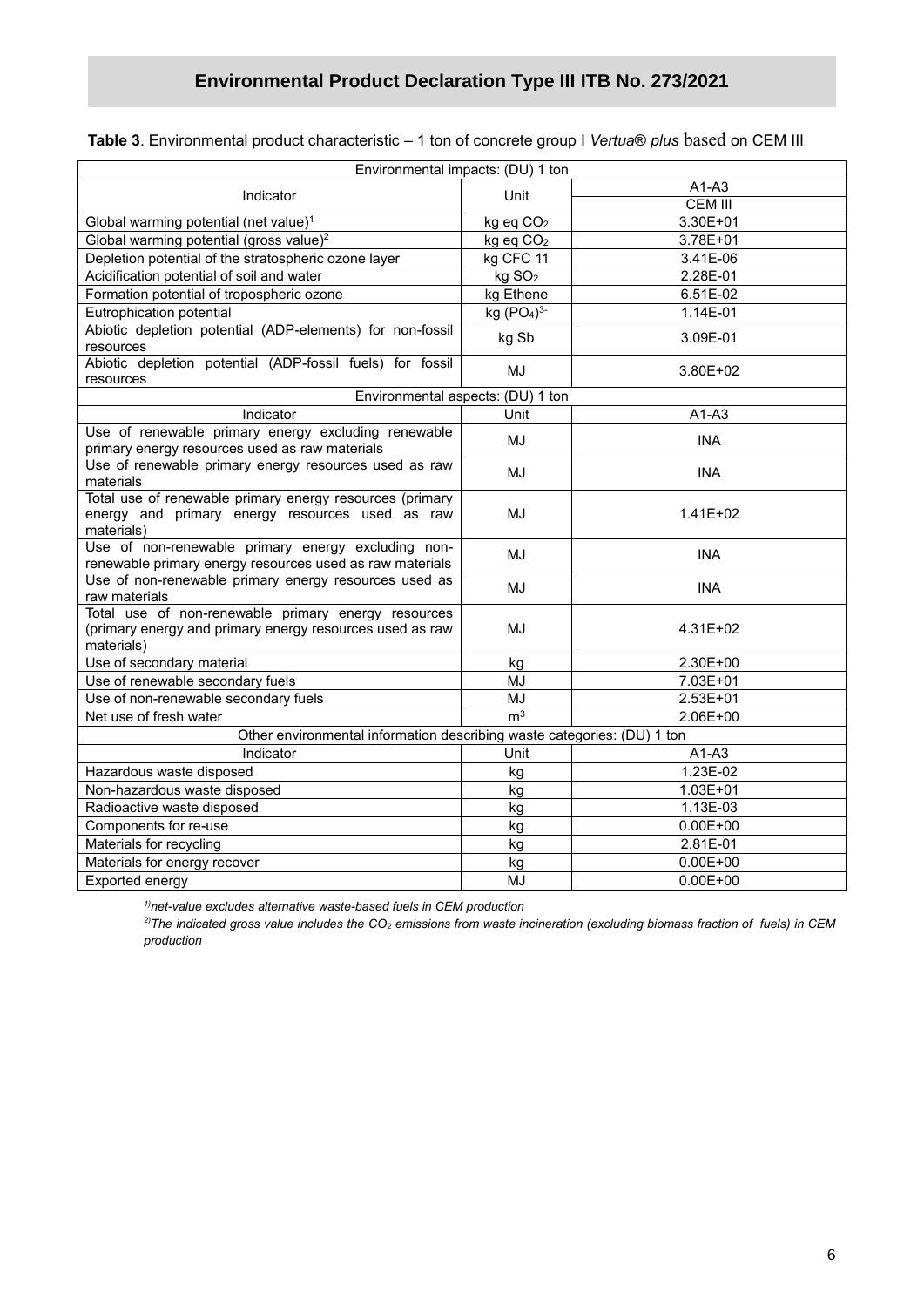|  | Table 4. Environmental product characteristic – 1 ton of concrete group II Ve <i>rtua® plus</i> based on CEM III |  |  |  |  |
|--|------------------------------------------------------------------------------------------------------------------|--|--|--|--|
|--|------------------------------------------------------------------------------------------------------------------|--|--|--|--|

| Environmental impacts: (DU) 1 ton                                                                                             |                                    |                |
|-------------------------------------------------------------------------------------------------------------------------------|------------------------------------|----------------|
|                                                                                                                               |                                    | $A1-A3$        |
| Indicator                                                                                                                     | Unit                               | <b>CEM III</b> |
| Global warming potential (net value) <sup>1</sup>                                                                             | kg eq CO <sub>2</sub>              | 3.90E+01       |
| Global warming potential (gross value) <sup>2</sup>                                                                           | kg eq CO <sub>2</sub>              | 4.51E+01       |
| Depletion potential of the stratospheric ozone layer                                                                          | kg CFC 11                          | $3.85E-06$     |
| Acidification potential of soil and water                                                                                     | kg SO <sub>2</sub>                 | 2.47E-01       |
| Formation potential of tropospheric ozone                                                                                     | kg Ethene                          | 8.00E-02       |
| Eutrophication potential                                                                                                      | kg (PO <sub>4</sub> ) <sup>3</sup> | 1.16E-01       |
| Abiotic depletion potential (ADP-elements) for non-fossil<br>resources                                                        | kg Sb                              | 3.56E-01       |
| Abiotic depletion potential (ADP-fossil fuels) for fossil<br>resources                                                        | MJ                                 | 3.98E+02       |
| Environmental aspects: (DU) 1 ton                                                                                             |                                    |                |
| Indicator                                                                                                                     | Unit                               | $A1-A3$        |
| Use of renewable primary energy excluding renewable<br>primary energy resources used as raw materials                         | MJ                                 | <b>INA</b>     |
| Use of renewable primary energy resources used as raw<br>materials                                                            | MJ                                 | <b>INA</b>     |
| Total use of renewable primary energy resources (primary<br>energy and primary energy resources used as raw<br>materials)     | MJ                                 | 1.47E+02       |
| Use of non-renewable primary energy excluding non-<br>renewable primary energy resources used as raw materials                | MJ                                 | <b>INA</b>     |
| Use of non-renewable primary energy resources used as<br>raw materials                                                        | MJ                                 | <b>INA</b>     |
| Total use of non-renewable primary energy resources<br>(primary energy and primary energy resources used as raw<br>materials) | MJ                                 | 4.51E+02       |
| Use of secondary material                                                                                                     | kg                                 | 2.96E+00       |
| Use of renewable secondary fuels                                                                                              | MJ                                 | 8.99E+01       |
| Use of non-renewable secondary fuels                                                                                          | <b>MJ</b>                          | 3.26E+01       |
| Net use of fresh water                                                                                                        | m <sup>3</sup>                     | 2.17E+00       |
| Other environmental information describing waste categories: (DU) 1 ton                                                       |                                    |                |
| Indicator                                                                                                                     | Unit                               | $A1-A3$        |
| Hazardous waste disposed                                                                                                      | kg                                 | 1.43E-02       |
| Non-hazardous waste disposed                                                                                                  | kg                                 | $1.07E + 01$   |
| Radioactive waste disposed                                                                                                    | kg                                 | 1.15E-03       |
| Components for re-use                                                                                                         | kg                                 | $0.00E + 00$   |
| Materials for recycling                                                                                                       | kg                                 | 3.61E-01       |
| Materials for energy recover                                                                                                  | kg                                 | $0.00E + 00$   |
| Exported energy                                                                                                               | MJ                                 | $0.00E + 00$   |

*1)net-value excludes alternative waste-based fuels in CEM production*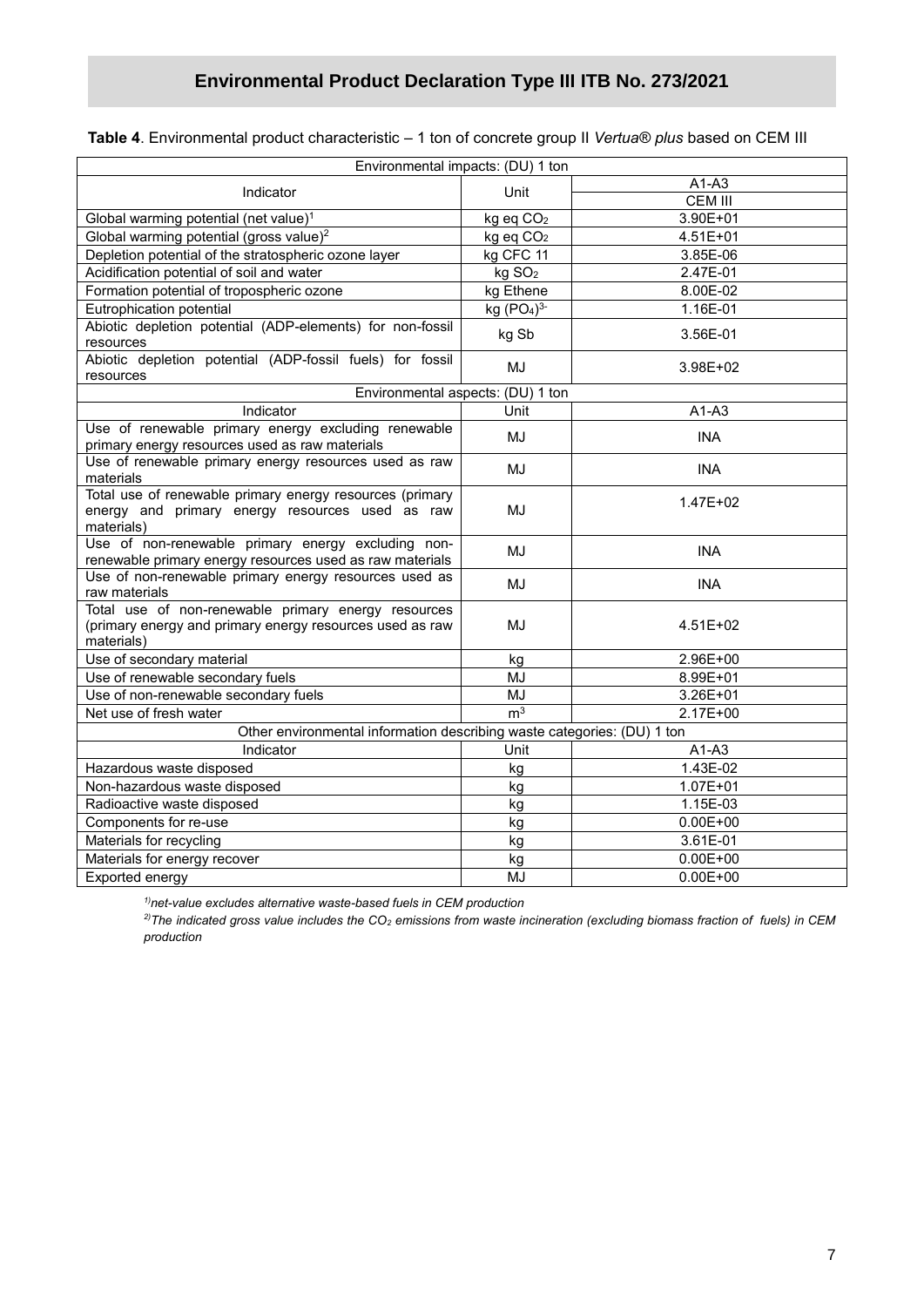| Environmental impacts: (DU) 1 ton                                                                                             |                                    |                |  |  |  |  |
|-------------------------------------------------------------------------------------------------------------------------------|------------------------------------|----------------|--|--|--|--|
| Indicator                                                                                                                     | Unit                               | $A1-A3$        |  |  |  |  |
|                                                                                                                               |                                    | <b>CEM III</b> |  |  |  |  |
| Global warming potential (net value) <sup>1</sup>                                                                             | kg eq CO <sub>2</sub>              | 4.45E+01       |  |  |  |  |
| Global warming potential (gross value) <sup>2</sup>                                                                           | kg eq CO <sub>2</sub>              | $5.21E + 01$   |  |  |  |  |
| Depletion potential of the stratospheric ozone layer                                                                          | kg CFC 11                          | 4.16E-06       |  |  |  |  |
| Acidification potential of soil and water                                                                                     | kg SO <sub>2</sub>                 | 2.57E-01       |  |  |  |  |
| Formation potential of tropospheric ozone                                                                                     | kg Ethene                          | 9.47E-02       |  |  |  |  |
| Eutrophication potential                                                                                                      | kg (PO <sub>4</sub> ) <sup>3</sup> | 1.12E-01       |  |  |  |  |
| Abiotic depletion potential (ADP-elements) for non-fossil<br>resources                                                        | kg Sb                              | 3.95E-01       |  |  |  |  |
| Abiotic depletion potential (ADP-fossil fuels) for fossil<br>resources                                                        | MJ                                 | 3.99E+02       |  |  |  |  |
| Environmental aspects: (DU) 1 ton                                                                                             |                                    |                |  |  |  |  |
| Indicator                                                                                                                     | Unit                               | $A1-A3$        |  |  |  |  |
| Use of renewable primary energy excluding renewable<br>primary energy resources used as raw materials                         | MJ                                 | <b>INA</b>     |  |  |  |  |
| Use of renewable primary energy resources used as raw<br>materials                                                            | MJ                                 | <b>INA</b>     |  |  |  |  |
| Total use of renewable primary energy resources (primary<br>energy and primary energy resources used as raw<br>materials)     | MJ                                 | 1.46E+02       |  |  |  |  |
| Use of non-renewable primary energy excluding non-<br>renewable primary energy resources used as raw materials                | <b>MJ</b>                          | <b>INA</b>     |  |  |  |  |
| Use of non-renewable primary energy resources used as<br>raw materials                                                        | <b>MJ</b>                          | <b>INA</b>     |  |  |  |  |
| Total use of non-renewable primary energy resources<br>(primary energy and primary energy resources used as raw<br>materials) | MJ                                 | 4.50E+02       |  |  |  |  |
| Use of secondary material                                                                                                     | kg                                 | $3.62E + 00$   |  |  |  |  |
| Use of renewable secondary fuels                                                                                              | MJ                                 | 1.09E+02       |  |  |  |  |
| Use of non-renewable secondary fuels                                                                                          | <b>MJ</b>                          | $3.98E + 01$   |  |  |  |  |
| Net use of fresh water                                                                                                        | m <sup>3</sup>                     | 2.18E+00       |  |  |  |  |
| Other environmental information describing waste categories: (DU) 1 ton                                                       |                                    |                |  |  |  |  |
| Indicator                                                                                                                     | Unit                               | $A1-A3$        |  |  |  |  |
| Hazardous waste disposed                                                                                                      | kg                                 | 1.64E-02       |  |  |  |  |
| Non-hazardous waste disposed                                                                                                  | kg                                 | 1.08E+01       |  |  |  |  |
| Radioactive waste disposed                                                                                                    | kg                                 | 1.09E-03       |  |  |  |  |
| Components for re-use                                                                                                         | kg                                 | $0.00E + 00$   |  |  |  |  |
| Materials for recycling                                                                                                       | kg                                 | 4.41E-01       |  |  |  |  |
| Materials for energy recover                                                                                                  | kg                                 | $0.00E + 00$   |  |  |  |  |
| Exported energy                                                                                                               | MJ                                 | $0.00E + 00$   |  |  |  |  |
|                                                                                                                               |                                    |                |  |  |  |  |

**Table 5**. Environmental product characteristic –1 ton of concrete group III *Vertua® plus* based on CEM III

*1)net-value excludes alternative waste-based fuels in CEM production*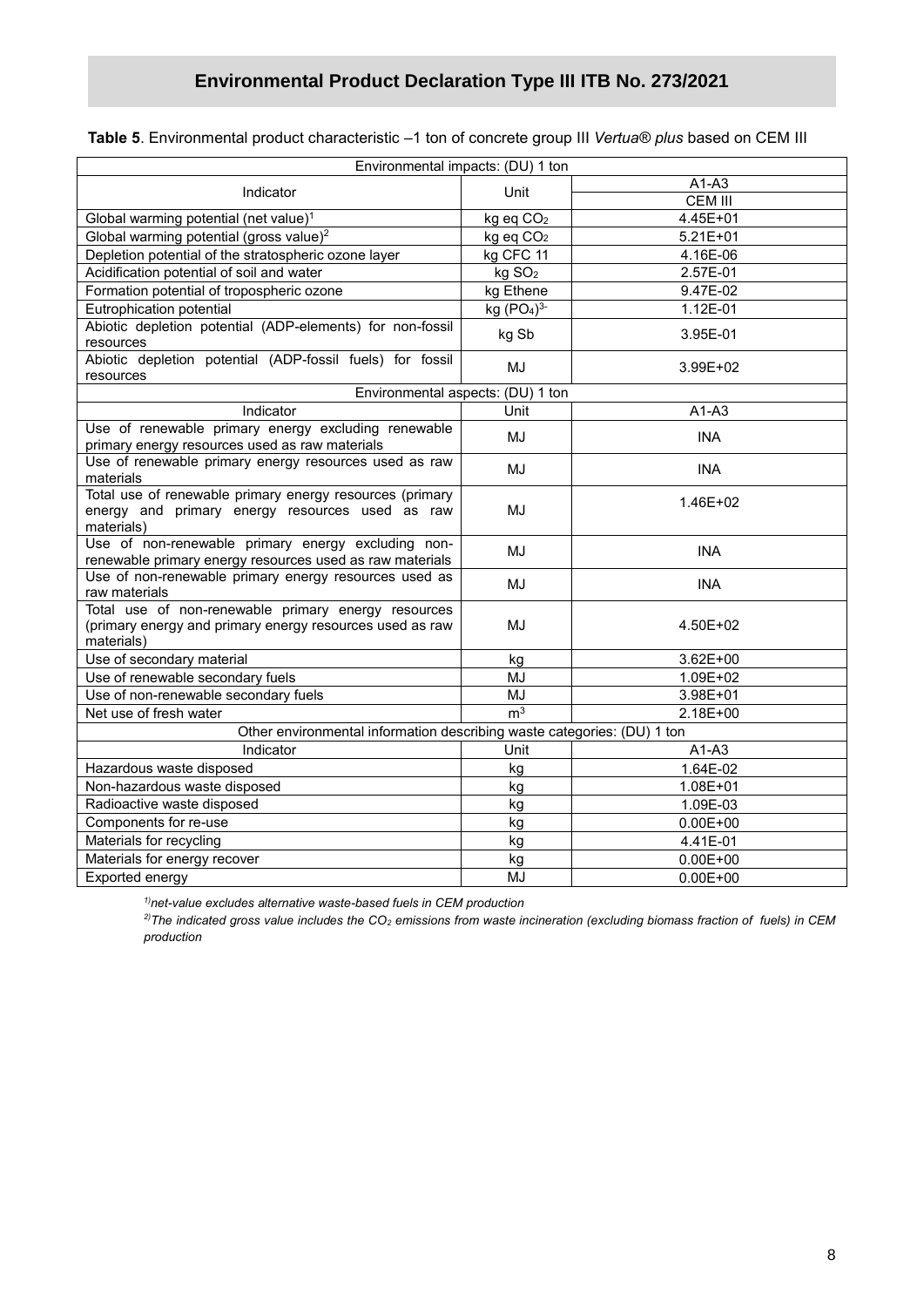#### **Table 6**. Environmental product characteristic – 1 ton of concrete group IV *Vertua® plus* based on CEM III

|                                                                                                                               | Environmental impacts: (DU) 1 ton |                |  |  |  |  |  |
|-------------------------------------------------------------------------------------------------------------------------------|-----------------------------------|----------------|--|--|--|--|--|
| Indicator                                                                                                                     | Unit                              | $A1-A3$        |  |  |  |  |  |
|                                                                                                                               |                                   | <b>CEM III</b> |  |  |  |  |  |
| Global warming potential (net value) <sup>1</sup>                                                                             | kg eq CO <sub>2</sub>             | $5.01E + 01$   |  |  |  |  |  |
| Global warming potential (gross value) <sup>2</sup>                                                                           | kg eq CO <sub>2</sub>             | $5.91E + 01$   |  |  |  |  |  |
| Depletion potential of the stratospheric ozone layer                                                                          | kg CFC 11                         | 4.55E-06       |  |  |  |  |  |
| Acidification potential of soil and water                                                                                     | kg SO <sub>2</sub>                | 2.72E-01       |  |  |  |  |  |
| Formation potential of tropospheric ozone                                                                                     | kg Ethene                         | 1.09E-01       |  |  |  |  |  |
| Eutrophication potential                                                                                                      | kg $(PO4)3$                       | 1.12E-01       |  |  |  |  |  |
| Abiotic depletion potential (ADP-elements) for non-fossil<br>resources                                                        | kg Sb                             | 4.37E-01       |  |  |  |  |  |
| Abiotic depletion potential (ADP-fossil fuels) for fossil<br>resources                                                        | MJ                                | 4.08E+02       |  |  |  |  |  |
|                                                                                                                               | Environmental aspects: (DU) 1 ton |                |  |  |  |  |  |
| Indicator                                                                                                                     | Unit                              | $A1-A3$        |  |  |  |  |  |
| Use of renewable primary energy excluding renewable<br>primary energy resources used as raw materials                         | MJ                                | <b>INA</b>     |  |  |  |  |  |
| Use of renewable primary energy resources used as raw<br>materials                                                            | MJ                                | <b>INA</b>     |  |  |  |  |  |
| Total use of renewable primary energy resources (primary<br>energy and primary energy resources used as raw<br>materials)     | MJ                                | 1.49E+02       |  |  |  |  |  |
| Use of non-renewable primary energy excluding non-<br>renewable primary energy resources used as raw materials                | MJ                                | <b>INA</b>     |  |  |  |  |  |
| Use of non-renewable primary energy resources used as<br>raw materials                                                        | MJ                                | <b>INA</b>     |  |  |  |  |  |
| Total use of non-renewable primary energy resources<br>(primary energy and primary energy resources used as raw<br>materials) | MJ                                | 4.59E+02       |  |  |  |  |  |
| Use of secondary material                                                                                                     | kg                                | 4.28E+00       |  |  |  |  |  |
| Use of renewable secondary fuels                                                                                              | MJ                                | 1.29E+02       |  |  |  |  |  |
| Use of non-renewable secondary fuels                                                                                          | <b>MJ</b>                         | 4.70E+01       |  |  |  |  |  |
| Net use of fresh water                                                                                                        | m <sup>3</sup>                    | 2.26E+00       |  |  |  |  |  |
| Other environmental information describing waste categories: (DU) 1 ton                                                       |                                   |                |  |  |  |  |  |
| Indicator                                                                                                                     | Unit                              | $A1-A3$        |  |  |  |  |  |
| Hazardous waste disposed                                                                                                      | kg                                | 1.82E-02       |  |  |  |  |  |
| Non-hazardous waste disposed                                                                                                  | kg                                | $1.11E + 01$   |  |  |  |  |  |
| Radioactive waste disposed                                                                                                    | kg                                | 1.08E-03       |  |  |  |  |  |
| Components for re-use                                                                                                         | kg                                | $0.00E + 00$   |  |  |  |  |  |
| Materials for recycling                                                                                                       | kg                                | 5.21E-01       |  |  |  |  |  |
| Materials for energy recover                                                                                                  | kg                                | $0.00E + 00$   |  |  |  |  |  |
| Exported energy                                                                                                               | MJ                                | $0.00E + 00$   |  |  |  |  |  |

*1)net-value excludes alternative waste-based fuels in CEM production*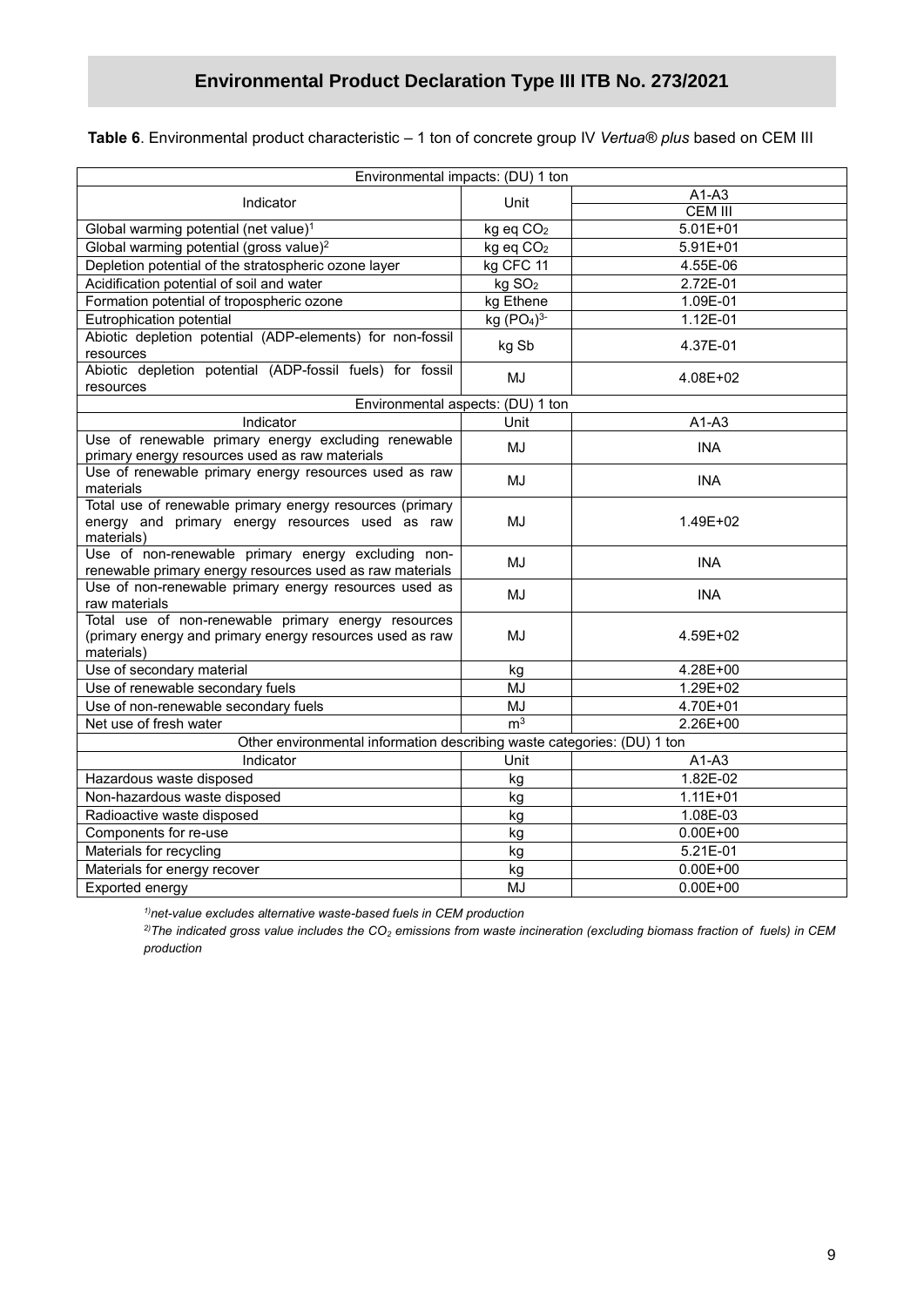| Environmental impacts: (DU) 1 ton                                                                           |                       |                |  |  |  |
|-------------------------------------------------------------------------------------------------------------|-----------------------|----------------|--|--|--|
|                                                                                                             |                       | $A1-A3$        |  |  |  |
| Indicator                                                                                                   | Unit                  | <b>CEM III</b> |  |  |  |
| Global warming potential (net value) <sup>1</sup>                                                           | kg eq CO <sub>2</sub> | 5.66E+01       |  |  |  |
| Global warming potential (gross value) <sup>2</sup>                                                         | kg eq CO <sub>2</sub> | 6.69E+01       |  |  |  |
| Depletion potential of the stratospheric ozone layer                                                        | kg CFC 11             | 5.11E-06       |  |  |  |
| Acidification potential of soil and water                                                                   | kg SO <sub>2</sub>    | 3.00E-01       |  |  |  |
| Formation potential of tropospheric ozone                                                                   | kg Ethene             | 1.24E-01       |  |  |  |
| Eutrophication potential                                                                                    | kg $(PO4)3$           | 1.22E-01       |  |  |  |
| Abiotic depletion potential (ADP-elements) for non-fossil                                                   | kg Sb                 | 4.93E-01       |  |  |  |
| resources                                                                                                   |                       |                |  |  |  |
| Abiotic depletion potential (ADP-fossil fuels) for fossil<br>resources                                      | MJ                    | 4.45E+02       |  |  |  |
| Environmental aspects: (DU) 1 ton                                                                           |                       |                |  |  |  |
| Indicator                                                                                                   | Unit                  | $A1-A3$        |  |  |  |
| Use of renewable primary energy excluding renewable                                                         |                       |                |  |  |  |
| primary energy resources used as raw materials                                                              | MJ                    | <b>INA</b>     |  |  |  |
| Use of renewable primary energy resources used as raw                                                       | MJ                    | <b>INA</b>     |  |  |  |
| materials                                                                                                   |                       |                |  |  |  |
| Total use of renewable primary energy resources (primary<br>energy and primary energy resources used as raw | MJ                    | $1.63E + 02$   |  |  |  |
| materials)                                                                                                  |                       |                |  |  |  |
| Use of non-renewable primary energy excluding non-                                                          |                       |                |  |  |  |
| renewable primary energy resources used as raw materials                                                    | MJ                    | <b>INA</b>     |  |  |  |
| Use of non-renewable primary energy resources used as                                                       | MJ                    | <b>INA</b>     |  |  |  |
| raw materials                                                                                               |                       |                |  |  |  |
| Total use of non-renewable primary energy resources                                                         |                       |                |  |  |  |
| (primary energy and primary energy resources used as raw                                                    | MJ                    | 4.99E+02       |  |  |  |
| materials)                                                                                                  |                       |                |  |  |  |
| Use of secondary material                                                                                   | kg                    | 4.94E+00       |  |  |  |
| Use of renewable secondary fuels                                                                            | MJ                    | 1.49E+02       |  |  |  |
| Use of non-renewable secondary fuels                                                                        | MJ<br>m <sup>3</sup>  | $5.43E + 01$   |  |  |  |
| Net use of fresh water                                                                                      |                       | 2.48E+00       |  |  |  |
| Other environmental information describing waste categories: (DU) 1 ton                                     |                       |                |  |  |  |
| Indicator                                                                                                   | Unit                  | $A1-A3$        |  |  |  |
| Hazardous waste disposed                                                                                    | kg                    | 2.03E-02       |  |  |  |
| Non-hazardous waste disposed                                                                                | kg                    | 1.18E+01       |  |  |  |
| Radioactive waste disposed                                                                                  | kg                    | 1.16E-03       |  |  |  |
| Components for re-use                                                                                       | kg                    | $0.00E + 00$   |  |  |  |
| Materials for recycling                                                                                     | kg                    | 6.01E-01       |  |  |  |
| Materials for energy recover                                                                                | kg                    | $0.00E + 00$   |  |  |  |
| Exported energy                                                                                             | MJ                    | $0.00E + 00$   |  |  |  |

*1)net-value excludes alternative waste-based fuels in CEM production*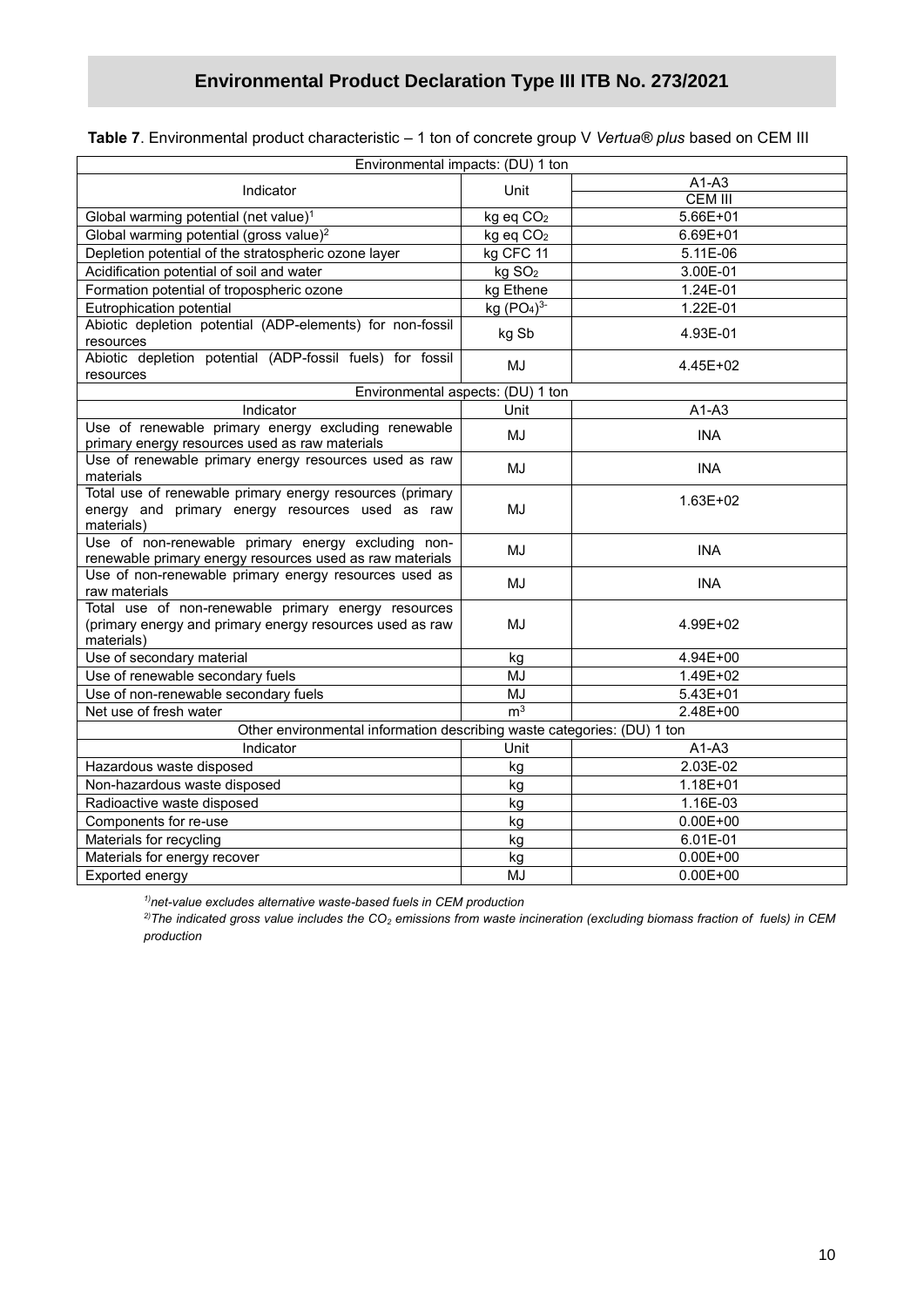|  |  | Table 8. Environmental product characteristic – 1 ton of concrete group VI Vertua® plus based on CEM III |  |  |  |
|--|--|----------------------------------------------------------------------------------------------------------|--|--|--|
|--|--|----------------------------------------------------------------------------------------------------------|--|--|--|

|                                                                                                                               | Environmental impacts: (DU) 1 ton  |                |
|-------------------------------------------------------------------------------------------------------------------------------|------------------------------------|----------------|
|                                                                                                                               |                                    | $A1-A3$        |
| Indicator                                                                                                                     | Unit                               | <b>CEM III</b> |
| Global warming potential (net value) <sup>1</sup>                                                                             | kg eq CO <sub>2</sub>              | $6.25E + 01$   |
| Global warming potential (gross value) <sup>2</sup>                                                                           | kg eq CO <sub>2</sub>              | 7.42E+01       |
| Depletion potential of the stratospheric ozone layer                                                                          | kg CFC 11                          | 5.53E-06       |
| Acidification potential of soil and water                                                                                     | kg SO <sub>2</sub>                 | 3.17E-01       |
| Formation potential of tropospheric ozone                                                                                     | kg Ethene                          | 1.39E-01       |
| Eutrophication potential                                                                                                      | kg (PO <sub>4</sub> ) <sup>3</sup> | 1.23E-01       |
| Abiotic depletion potential (ADP-elements) for non-fossil<br>resources                                                        | kg Sb                              | 5.38E-01       |
| Abiotic depletion potential (ADP-fossil fuels) for fossil<br>resources                                                        | MJ                                 | 4.59E+02       |
|                                                                                                                               | Environmental aspects: (DU) 1 ton  |                |
| Indicator                                                                                                                     | Unit                               | $A1-A3$        |
| Use of renewable primary energy excluding renewable<br>primary energy resources used as raw materials                         | MJ                                 | <b>INA</b>     |
| Use of renewable primary energy resources used as raw<br>materials                                                            | MJ                                 | <b>INA</b>     |
| Total use of renewable primary energy resources (primary<br>energy and primary energy resources used as raw<br>materials)     | MJ                                 | 1.68E+02       |
| Use of non-renewable primary energy excluding non-<br>renewable primary energy resources used as raw materials                | MJ                                 | <b>INA</b>     |
| Use of non-renewable primary energy resources used as<br>raw materials                                                        | MJ                                 | <b>INA</b>     |
| Total use of non-renewable primary energy resources<br>(primary energy and primary energy resources used as raw<br>materials) | MJ                                 | 5.15E+02       |
| Use of secondary material                                                                                                     | kg                                 | 5.59E+00       |
| Use of renewable secondary fuels                                                                                              | MJ                                 | 1.68E+02       |
| Use of non-renewable secondary fuels                                                                                          | MJ                                 | $6.15E + 01$   |
| Net use of fresh water                                                                                                        | m <sup>3</sup>                     | 2.57E+00       |
| Other environmental information describing waste categories: (DU) 1 ton                                                       |                                    |                |
| Indicator                                                                                                                     | Unit                               | $A1-A3$        |
| Hazardous waste disposed                                                                                                      | kg                                 | 2.23E-02       |
| Non-hazardous waste disposed                                                                                                  | kg                                 | $1.21E + 01$   |
| Radioactive waste disposed                                                                                                    | kg                                 | 1.16E-03       |
| Components for re-use                                                                                                         | kg                                 | $0.00E + 00$   |
| Materials for recycling                                                                                                       | kg                                 | 6.81E-01       |
| Materials for energy recover                                                                                                  | kg                                 | $0.00E + 00$   |
| Exported energy                                                                                                               | <b>MJ</b>                          | $0.00E + 00$   |

*1)net-value excludes alternative waste-based fuels in CEM production*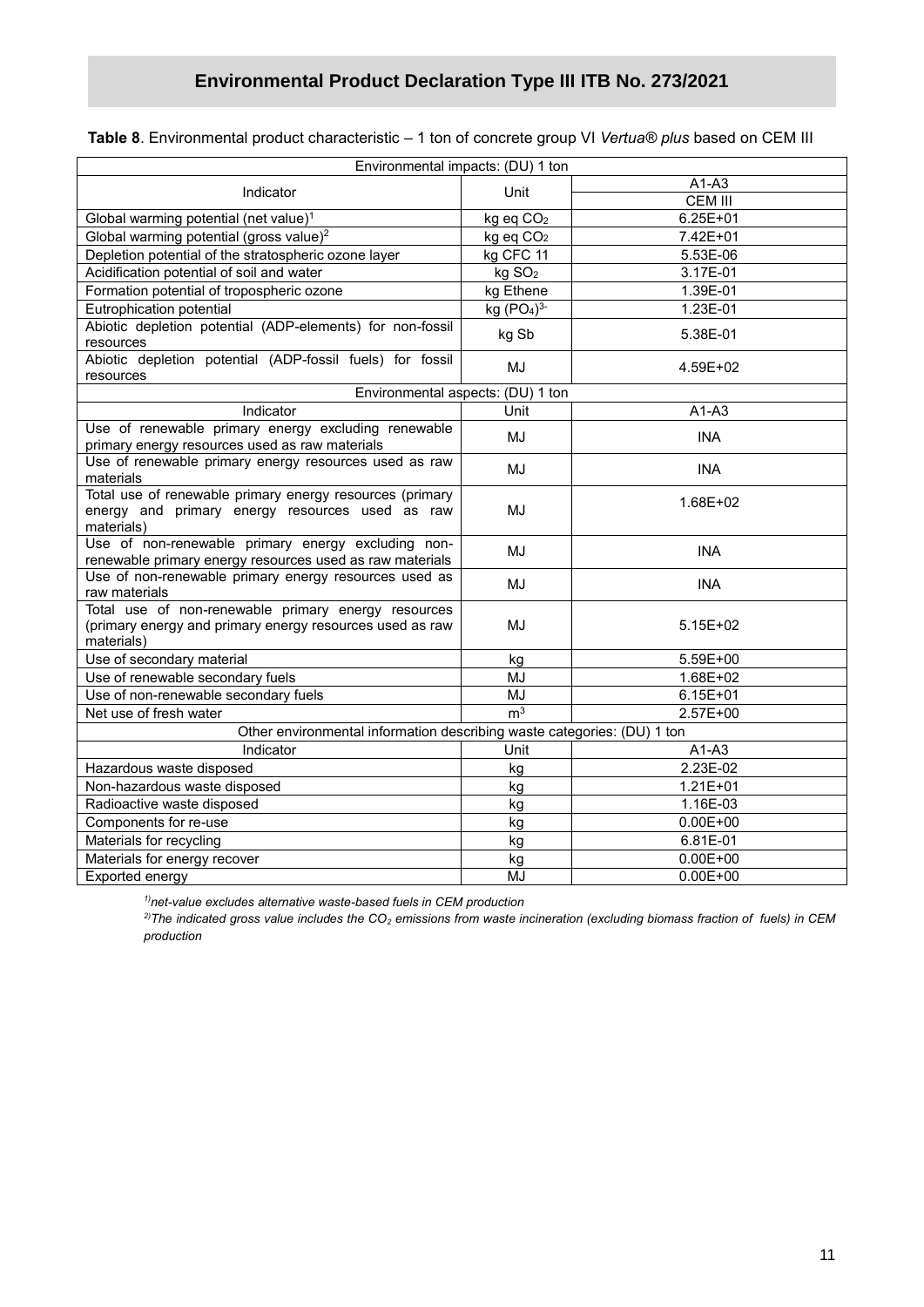| <b>Table 9</b> . Environmental product characteristic – 1 m $^3$ of concrete group I <i>Vertua® plus</i> based on CEM III |  |
|---------------------------------------------------------------------------------------------------------------------------|--|
|---------------------------------------------------------------------------------------------------------------------------|--|

| Environmental impacts: (DU) 1 m <sup>3</sup>                                                                                  |                                    |                        |
|-------------------------------------------------------------------------------------------------------------------------------|------------------------------------|------------------------|
|                                                                                                                               |                                    | $A1-A3$                |
| Indicator                                                                                                                     | Unit                               | <b>CEM III</b>         |
| Global warming potential (net value) <sup>1</sup>                                                                             | kg eq CO <sub>2</sub>              | 7.58E+01               |
| Global warming potential (gross value) <sup>2</sup>                                                                           | kg eq CO <sub>2</sub>              | 8.68E+01               |
| Depletion potential of the stratospheric ozone layer                                                                          | kg CFC 11                          | 7.84E-06               |
| Acidification potential of soil and water                                                                                     | kg SO <sub>2</sub>                 | $\overline{5.25}$ E-01 |
| Formation potential of tropospheric ozone                                                                                     | kg Ethene                          | 1.50E-01               |
| Eutrophication potential                                                                                                      | kg (PO <sub>4</sub> ) <sup>3</sup> | 2.61E-01               |
| Abiotic depletion potential (ADP-elements) for non-fossil<br>resources                                                        | kg Sb                              | 7.10E-01               |
| Abiotic depletion potential (ADP-fossil fuels) for fossil<br>resources                                                        | MJ                                 | 8.74E+02               |
| Environmental aspects: (DU) 1 m <sup>3</sup>                                                                                  |                                    |                        |
| Indicator                                                                                                                     | Unit                               | $A1-A3$                |
| Use of renewable primary energy excluding renewable<br>primary energy resources used as raw materials                         | MJ                                 | <b>INA</b>             |
| Use of renewable primary energy resources used as raw<br>materials                                                            | MJ                                 | <b>INA</b>             |
| Total use of renewable primary energy resources (primary<br>energy and primary energy resources used as raw<br>materials)     | MJ                                 | $3.24E + 02$           |
| Use of non-renewable primary energy excluding non-<br>renewable primary energy resources used as raw materials                | MJ                                 | <b>INA</b>             |
| Use of non-renewable primary energy resources used as<br>raw materials                                                        | MJ                                 | <b>INA</b>             |
| Total use of non-renewable primary energy resources<br>(primary energy and primary energy resources used as raw<br>materials) | MJ                                 | $9.91E + 02$           |
| Use of secondary material                                                                                                     | kg                                 | 5.30E+00               |
| Use of renewable secondary fuels                                                                                              | MJ                                 | $1.62E + 02$           |
| Use of non-renewable secondary fuels                                                                                          | MJ                                 | $5.82E + 01$           |
| Net use of fresh water                                                                                                        | m <sup>3</sup>                     | 4.73E+00               |
| Other environmental information describing waste categories: (DU) 1 m <sup>3</sup>                                            |                                    |                        |
| Indicator                                                                                                                     | Unit                               | $A1-A3$                |
| Hazardous waste disposed                                                                                                      | kg                                 | 2.83E-02               |
| Non-hazardous waste disposed                                                                                                  | kg                                 | 2.37E+01               |
| Radioactive waste disposed                                                                                                    | kg                                 | 2.61E-03               |
| Components for re-use                                                                                                         | kg                                 | $0.00E + 00$           |
| Materials for recycling                                                                                                       | kg                                 | 6.45E-01               |
| Materials for energy recover                                                                                                  | kg                                 | $0.00E + 00$           |
| Exported energy                                                                                                               | MJ                                 | $0.00E + 00$           |

*1)net-value excludes alternative waste-based fuels in CEM production*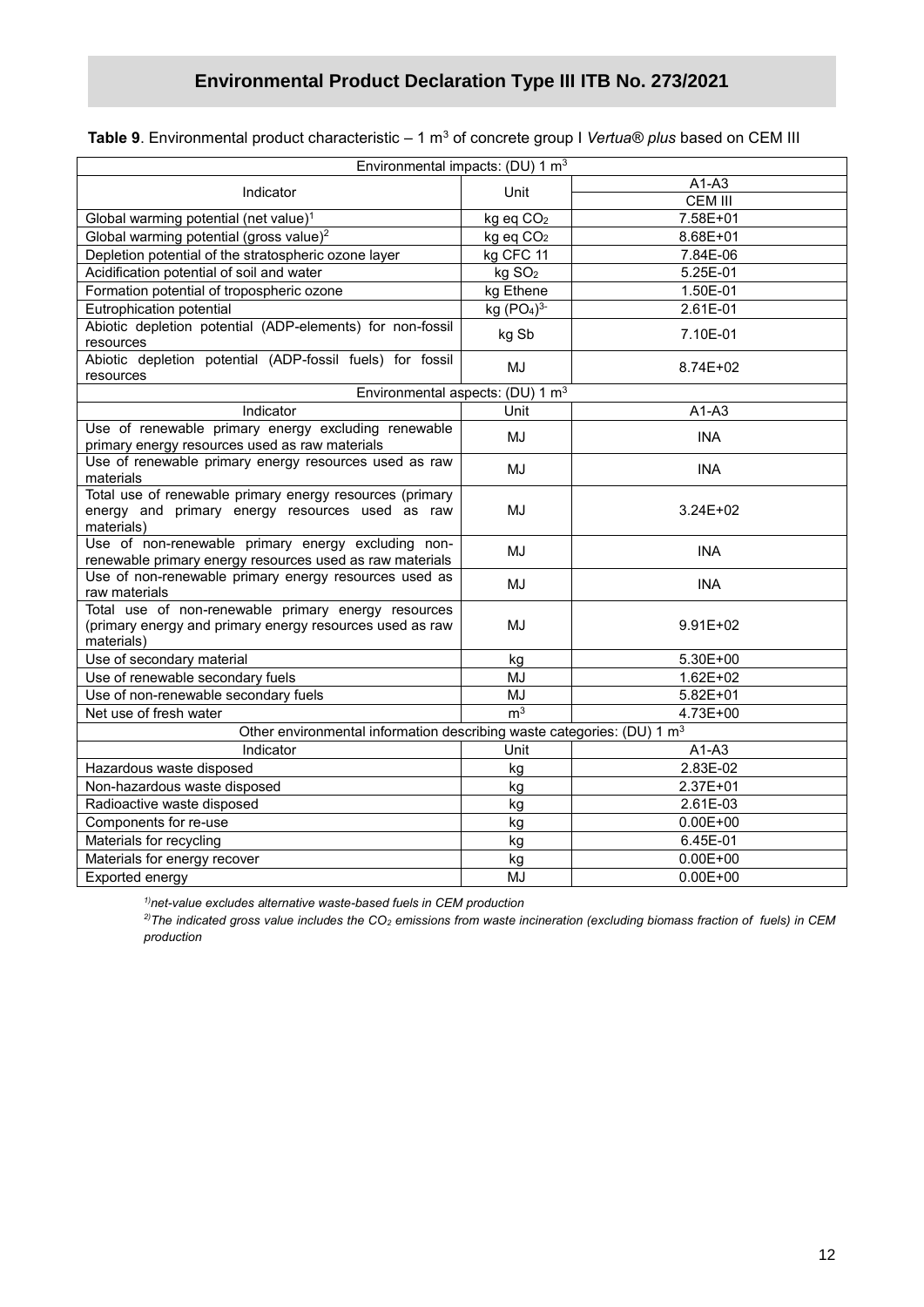| <b>Table 10</b> . Environmental product characteristic $-1$ m $^3$ of concrete group II <i>Vertua® plus</i> based on CEM III |  |  |  |  |
|------------------------------------------------------------------------------------------------------------------------------|--|--|--|--|
|------------------------------------------------------------------------------------------------------------------------------|--|--|--|--|

| Environmental impacts: (DU) 1 m <sup>3</sup>                                                                                  |                                              |                |
|-------------------------------------------------------------------------------------------------------------------------------|----------------------------------------------|----------------|
| Indicator                                                                                                                     | Unit                                         | $A1-A3$        |
|                                                                                                                               |                                              | <b>CEM III</b> |
| Global warming potential (net value) <sup>1</sup>                                                                             | kg eq CO <sub>2</sub>                        | 8.96E+01       |
| Global warming potential (gross value) <sup>2</sup>                                                                           | kg eq CO <sub>2</sub>                        | $1.04E + 02$   |
| Depletion potential of the stratospheric ozone layer                                                                          | kg CFC 11                                    | 8.85E-06       |
| Acidification potential of soil and water                                                                                     | kg SO <sub>2</sub>                           | 5.69E-01       |
| Formation potential of tropospheric ozone                                                                                     | kg Ethene                                    | 1.84E-01       |
| Eutrophication potential                                                                                                      | kg $(PO4)3$                                  | 2.67E-01       |
| Abiotic depletion potential (ADP-elements) for non-fossil<br>resources                                                        | kg Sb                                        | 8.19E-01       |
| Abiotic depletion potential (ADP-fossil fuels) for fossil<br>resources                                                        | MJ                                           | $9.16E + 02$   |
|                                                                                                                               | Environmental aspects: (DU) 1 m <sup>3</sup> |                |
| Indicator                                                                                                                     | Unit                                         | $A1-A3$        |
| Use of renewable primary energy excluding renewable<br>primary energy resources used as raw materials                         | MJ                                           | <b>INA</b>     |
| Use of renewable primary energy resources used as raw<br>materials                                                            | MJ                                           | <b>INA</b>     |
| Total use of renewable primary energy resources (primary<br>energy and primary energy resources used as raw<br>materials)     | MJ                                           | 3.39E+02       |
| Use of non-renewable primary energy excluding non-<br>renewable primary energy resources used as raw materials                | MJ                                           | <b>INA</b>     |
| Use of non-renewable primary energy resources used as<br>raw materials                                                        | MJ                                           | <b>INA</b>     |
| Total use of non-renewable primary energy resources<br>(primary energy and primary energy resources used as raw<br>materials) | MJ                                           | $1.04E + 03$   |
| Use of secondary material                                                                                                     | kg                                           | $6.81E + 00$   |
| Use of renewable secondary fuels                                                                                              | MJ                                           | 2.07E+02       |
| Use of non-renewable secondary fuels                                                                                          | MJ                                           | 7.49E+01       |
| Net use of fresh water                                                                                                        | m <sup>3</sup>                               | 5.00E+00       |
| Other environmental information describing waste categories: (DU) 1 m <sup>3</sup>                                            |                                              |                |
| Indicator                                                                                                                     | Unit                                         | $A1-A3$        |
| Hazardous waste disposed                                                                                                      | kg                                           | 3.30E-02       |
| Non-hazardous waste disposed                                                                                                  | kg                                           | 2.46E+01       |
| Radioactive waste disposed                                                                                                    | kg                                           | 2.64E-03       |
| Components for re-use                                                                                                         | kg                                           | $0.00E + 00$   |
| Materials for recycling                                                                                                       | kg                                           | 8.30E-01       |
| Materials for energy recover                                                                                                  | kg                                           | $0.00E + 00$   |
| Exported energy                                                                                                               | MJ                                           | $0.00E + 00$   |
|                                                                                                                               |                                              |                |

*1)net-value excludes alternative waste-based fuels in CEM production*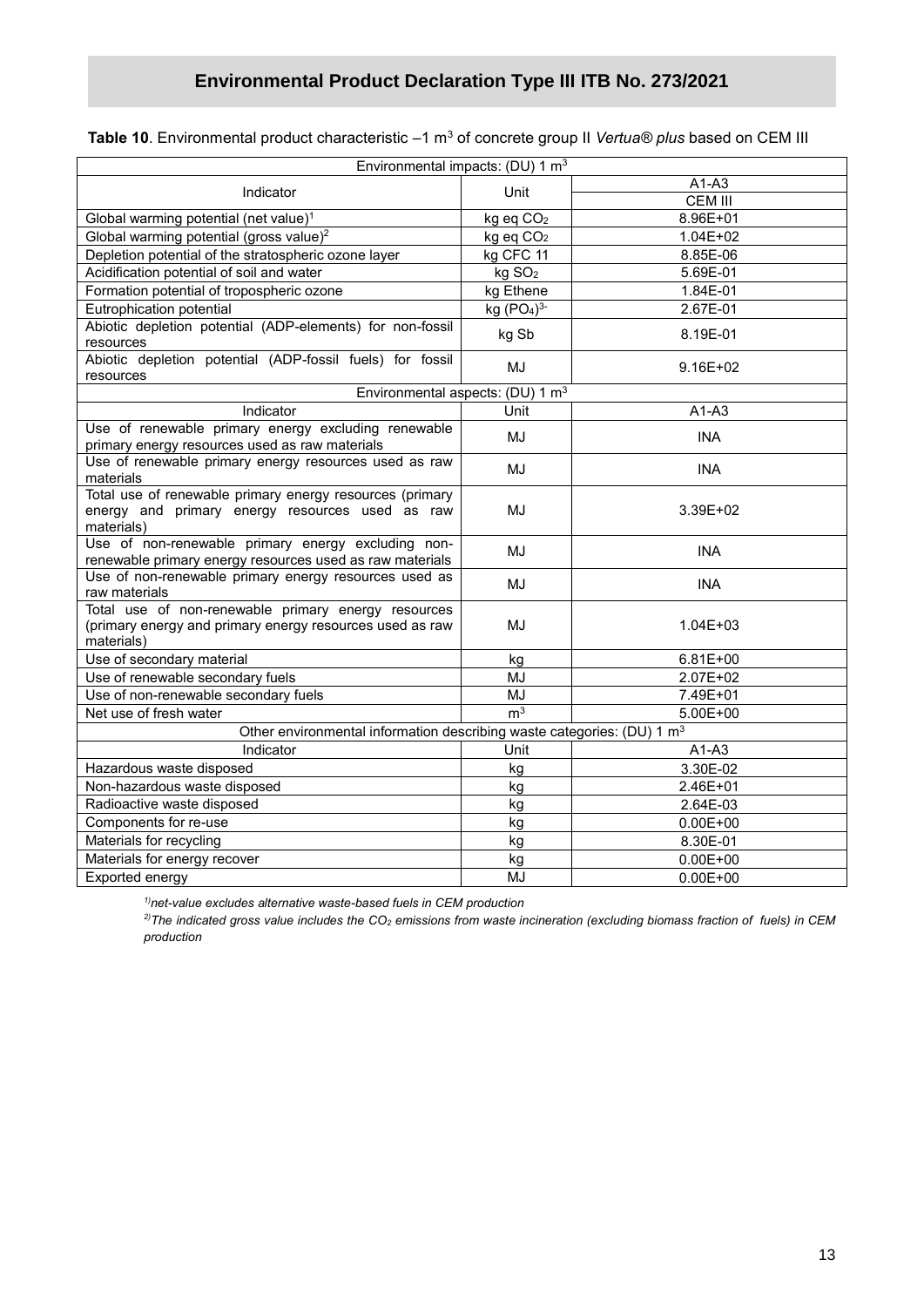| T <b>able 11</b> . Environmental product characteristic – 1 mº of concrete group III <i>vertua® pius</i> based on CEM III     |                                    |                |
|-------------------------------------------------------------------------------------------------------------------------------|------------------------------------|----------------|
| Environmental impacts: (DU) 1 m <sup>3</sup>                                                                                  |                                    |                |
| Indicator                                                                                                                     | Unit                               | $A1-A3$        |
|                                                                                                                               |                                    | <b>CEM III</b> |
| Global warming potential (net value) <sup>1</sup>                                                                             | kg eq CO <sub>2</sub>              | $1.02E + 02$   |
| Global warming potential (gross value) <sup>2</sup>                                                                           | kg eq CO <sub>2</sub>              | 1.20E+02       |
| Depletion potential of the stratospheric ozone layer                                                                          | kg CFC 11                          | 9.57E-06       |
| Acidification potential of soil and water                                                                                     | kg SO <sub>2</sub>                 | 5.92E-01       |
| Formation potential of tropospheric ozone                                                                                     | kg Ethene                          | 2.18E-01       |
| Eutrophication potential                                                                                                      | kg (PO <sub>4</sub> ) <sup>3</sup> | 2.58E-01       |
| Abiotic depletion potential (ADP-elements) for non-fossil<br>resources                                                        | kg Sb                              | 9.09E-01       |
| Abiotic depletion potential (ADP-fossil fuels) for fossil                                                                     |                                    |                |
| resources                                                                                                                     | MJ                                 | $9.18E + 02$   |
| Environmental aspects: (DU) 1 ton                                                                                             |                                    |                |
| Indicator                                                                                                                     | Unit                               | $A1-A3$        |
| Use of renewable primary energy excluding renewable<br>primary energy resources used as raw materials                         | MJ                                 | <b>INA</b>     |
| Use of renewable primary energy resources used as raw<br>materials                                                            | MJ                                 | <b>INA</b>     |
| Total use of renewable primary energy resources (primary<br>energy and primary energy resources used as raw<br>materials)     | MJ                                 | $3.35E + 02$   |
| Use of non-renewable primary energy excluding non-<br>renewable primary energy resources used as raw materials                | MJ                                 | <b>INA</b>     |
| Use of non-renewable primary energy resources used as<br>raw materials                                                        | MJ                                 | <b>INA</b>     |
| Total use of non-renewable primary energy resources<br>(primary energy and primary energy resources used as raw<br>materials) | MJ                                 | $1.04E + 03$   |
| Use of secondary material                                                                                                     | kg                                 | 8.33E+00       |
| Use of renewable secondary fuels                                                                                              | MJ                                 | 2.52E+02       |
| Use of non-renewable secondary fuels                                                                                          | <b>MJ</b>                          | $9.15E + 01$   |
| Net use of fresh water                                                                                                        | m <sup>3</sup>                     | $5.01E+00$     |
| Other environmental information describing waste categories: (DU) 1 ton                                                       |                                    |                |
| Indicator                                                                                                                     | Unit                               | $A1-A3$        |
| Hazardous waste disposed                                                                                                      | kg                                 | 3.77E-02       |
| Non-hazardous waste disposed                                                                                                  | ka                                 | 2.48E+01       |
| Radioactive waste disposed                                                                                                    | kg                                 | 2.51E-03       |
| Components for re-use                                                                                                         | kg                                 | $0.00E + 00$   |
| Materials for recycling                                                                                                       | kg                                 | $1.01E + 00$   |
| Materials for energy recover                                                                                                  | kg                                 | $0.00E + 00$   |
| Exported energy                                                                                                               | MJ                                 | $0.00E + 00$   |

**Table 11**. Environmental product characteristic – 1 m<sup>3</sup> of concrete group III *Vertua® plus* based on CEM III

*1)net-value excludes alternative waste-based fuels in CEM production*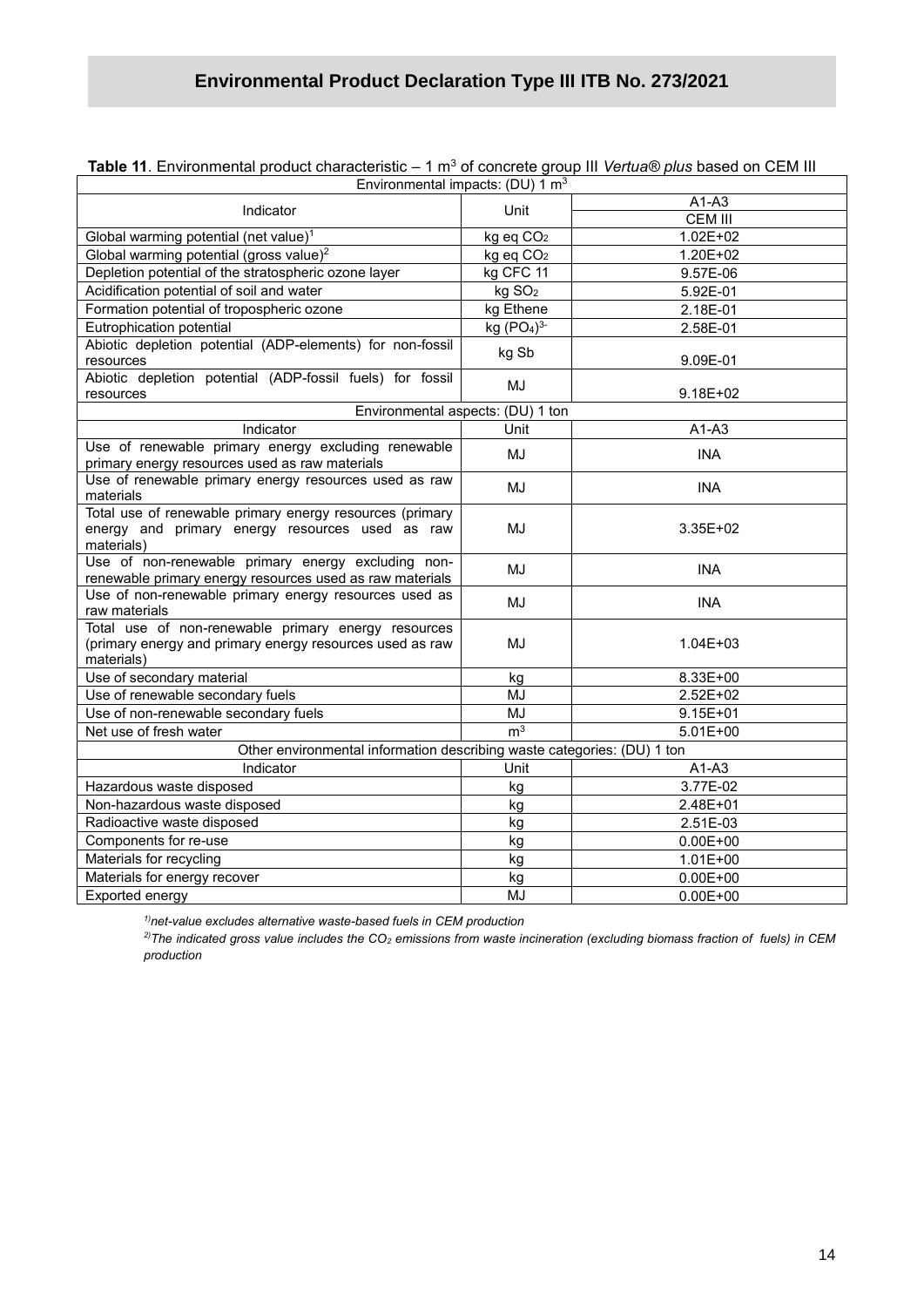| Environmental impacts: (DU) $1 \text{ m}^3$                                                                                   |                       |                |
|-------------------------------------------------------------------------------------------------------------------------------|-----------------------|----------------|
| Indicator                                                                                                                     | Unit                  | $A1-A3$        |
|                                                                                                                               |                       | <b>CEM III</b> |
| Global warming potential (net value) <sup>1</sup>                                                                             | kg eq CO <sub>2</sub> | $1.15E + 02$   |
| Global warming potential (gross value) <sup>2</sup>                                                                           | kg eq CO <sub>2</sub> | 1.36E+02       |
| Depletion potential of the stratospheric ozone layer                                                                          | kg CFC 11             | 1.05E-05       |
| Acidification potential of soil and water                                                                                     | kg SO <sub>2</sub>    | 6.26E-01       |
| Formation potential of tropospheric ozone                                                                                     | kg Ethene             | 2.50E-01       |
| Eutrophication potential                                                                                                      | kg $(PO4)3$           | 2.58E-01       |
| Abiotic depletion potential (ADP-elements) for non-fossil<br>resources                                                        | kg Sb                 | $1.01E + 00$   |
| Abiotic depletion potential (ADP-fossil fuels) for fossil<br>resources                                                        | MJ                    | 9.39E+02       |
| Environmental aspects: (DU) 1 m <sup>3</sup>                                                                                  |                       |                |
| Indicator                                                                                                                     | Unit                  | $A1-A3$        |
| Use of renewable primary energy excluding renewable<br>primary energy resources used as raw materials                         | MJ                    | <b>INA</b>     |
| Use of renewable primary energy resources used as raw<br>materials                                                            | MJ                    | <b>INA</b>     |
| Total use of renewable primary energy resources (primary<br>energy and primary energy resources used as raw<br>materials)     | MJ                    | 3.43E+02       |
| Use of non-renewable primary energy excluding non-<br>renewable primary energy resources used as raw materials                | MJ                    | <b>INA</b>     |
| Use of non-renewable primary energy resources used as<br>raw materials                                                        | MJ                    | <b>INA</b>     |
| Total use of non-renewable primary energy resources<br>(primary energy and primary energy resources used as raw<br>materials) | MJ                    | 1.06E+03       |
| Use of secondary material                                                                                                     | kg                    | 9.84E+00       |
| Use of renewable secondary fuels                                                                                              | MJ                    | 2.97E+02       |
| Use of non-renewable secondary fuels                                                                                          | MJ                    | 1.08E+02       |
| Net use of fresh water                                                                                                        | m <sup>3</sup>        | 5.19E+00       |
| Other environmental information describing waste categories: (DU) 1 m <sup>3</sup>                                            |                       |                |
| Indicator                                                                                                                     | Unit                  | $A1-A3$        |
| Hazardous waste disposed                                                                                                      | kg                    | 4.20E-02       |
| Non-hazardous waste disposed                                                                                                  | kg                    | 2.54E+01       |
| Radioactive waste disposed                                                                                                    | kg                    | 2.47E-03       |
| Components for re-use                                                                                                         | kg                    | $0.00E + 00$   |
| Materials for recycling                                                                                                       | kg                    | 1.20E+00       |

**Table 12**. Environmental product characteristic – 1 m<sup>3</sup> of concrete group IV *Vertua® plus* based on CEM III

*1)net-value excludes alternative waste-based fuels in CEM production*

Materials for energy recover example and the state of the state of the Materials for energy recover Exported energy and the set of the MJ and MJ and MJ and MJ and O.00E+00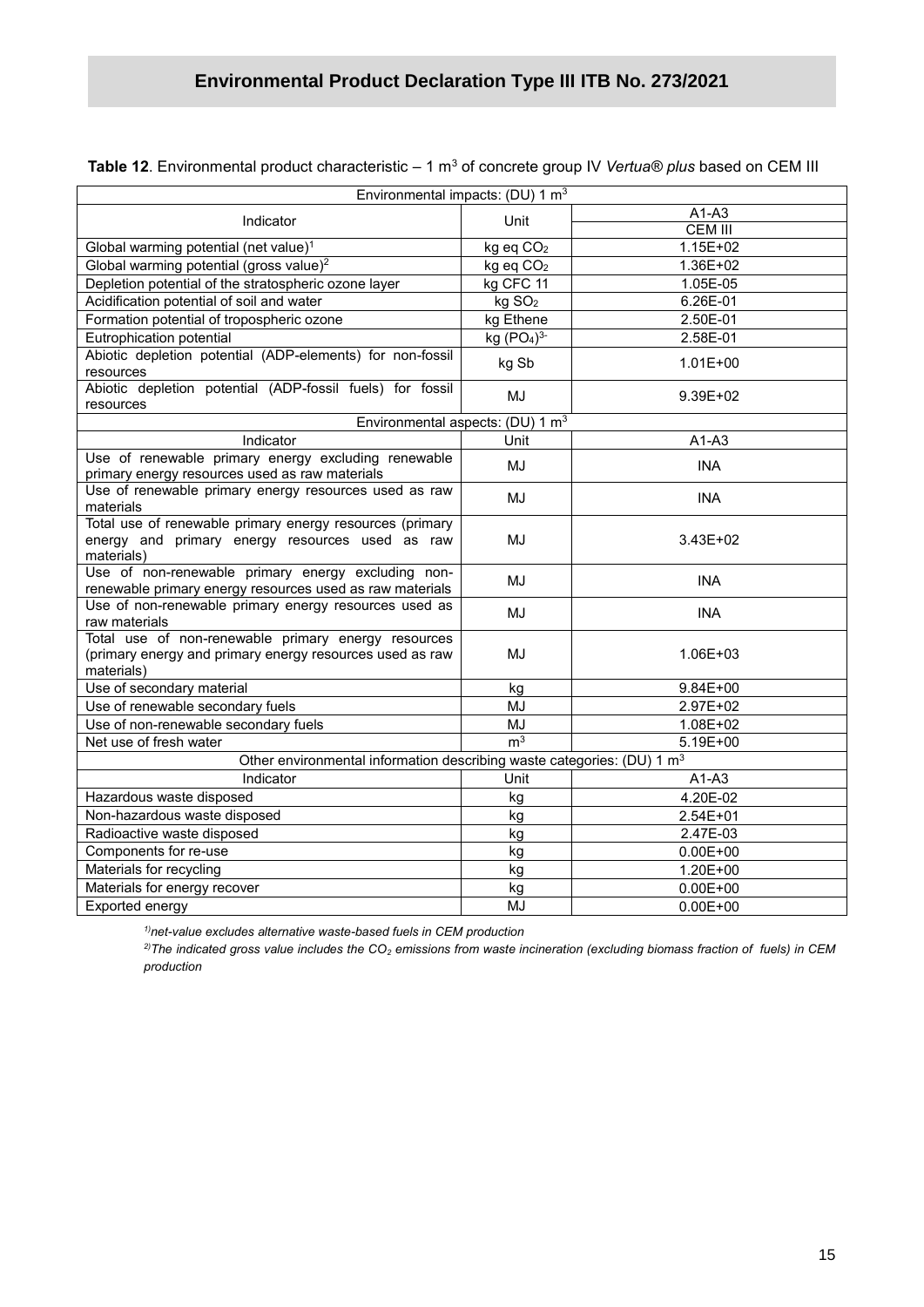| Environmental impacts: (DU) 1 $m3$                                                                                            |                                    |                |  |
|-------------------------------------------------------------------------------------------------------------------------------|------------------------------------|----------------|--|
| Indicator                                                                                                                     | Unit                               | $A1-A3$        |  |
|                                                                                                                               |                                    | <b>CEM III</b> |  |
| Global warming potential (net value) <sup>1</sup>                                                                             | kg eq CO <sub>2</sub>              | $1.30E + 02$   |  |
| Global warming potential (gross value) <sup>2</sup>                                                                           | kg eq CO <sub>2</sub>              | $1.54E + 02$   |  |
| Depletion potential of the stratospheric ozone layer                                                                          | kg CFC 11                          | 1.18E-05       |  |
| Acidification potential of soil and water                                                                                     | kg SO <sub>2</sub>                 | 6.91E-01       |  |
| Formation potential of tropospheric ozone                                                                                     | kg Ethene                          | 2.85E-01       |  |
| Eutrophication potential                                                                                                      | kg (PO <sub>4</sub> ) <sup>3</sup> | 2.80E-01       |  |
| Abiotic depletion potential (ADP-elements) for non-fossil<br>resources                                                        | kg Sb                              | $1.13E + 00$   |  |
| Abiotic depletion potential (ADP-fossil fuels) for fossil<br>resources                                                        | <b>MJ</b>                          | $1.02E + 03$   |  |
| Environmental aspects: (DU) 1 m <sup>3</sup>                                                                                  |                                    |                |  |
| Indicator                                                                                                                     | Unit                               | $A1-A3$        |  |
| Use of renewable primary energy excluding renewable<br>primary energy resources used as raw materials                         | <b>MJ</b>                          | <b>INA</b>     |  |
| Use of renewable primary energy resources used as raw<br>materials                                                            | MJ                                 | <b>INA</b>     |  |
| Total use of renewable primary energy resources (primary<br>energy and primary energy resources used as raw<br>materials)     | MJ                                 | 3.76E+02       |  |
| Use of non-renewable primary energy excluding non-<br>renewable primary energy resources used as raw materials                | <b>MJ</b>                          | <b>INA</b>     |  |
| Use of non-renewable primary energy resources used as<br>raw materials                                                        | MJ                                 | <b>INA</b>     |  |
| Total use of non-renewable primary energy resources<br>(primary energy and primary energy resources used as raw<br>materials) | <b>MJ</b>                          | $1.15E + 03$   |  |
| Use of secondary material                                                                                                     | kg                                 | $1.14E + 01$   |  |
| Use of renewable secondary fuels                                                                                              | <b>MJ</b>                          | 3.42E+02       |  |
| Use of non-renewable secondary fuels                                                                                          | <b>MJ</b>                          | $1.25E + 02$   |  |
| Net use of fresh water                                                                                                        | m <sup>3</sup>                     | 5.70E+00       |  |
| Other environmental information describing waste categories: (DU) 1 m <sup>3</sup>                                            |                                    |                |  |
| Indicator                                                                                                                     | Unit                               | $A1-A3$        |  |
| Hazardous waste disposed                                                                                                      | kg                                 | 4.66E-02       |  |
| Non-hazardous waste disposed                                                                                                  | kg                                 | 2.71E+01       |  |
| Radioactive waste disposed                                                                                                    | kg                                 | 2.68E-03       |  |
| Components for re-use                                                                                                         | kg                                 | $0.00E + 00$   |  |
| Materials for recycling                                                                                                       | kg                                 | 1.38E+00       |  |
| Materials for energy recover                                                                                                  | kg                                 | $0.00E + 00$   |  |
| Exported energy                                                                                                               | MJ                                 | $0.00E + 00$   |  |

**Table 13**. Environmental product characteristic – 1 m<sup>3</sup> of concrete group V *Vertua® plus* based on CEM III

*1)net-value excludes alternative waste-based fuels in CEM production*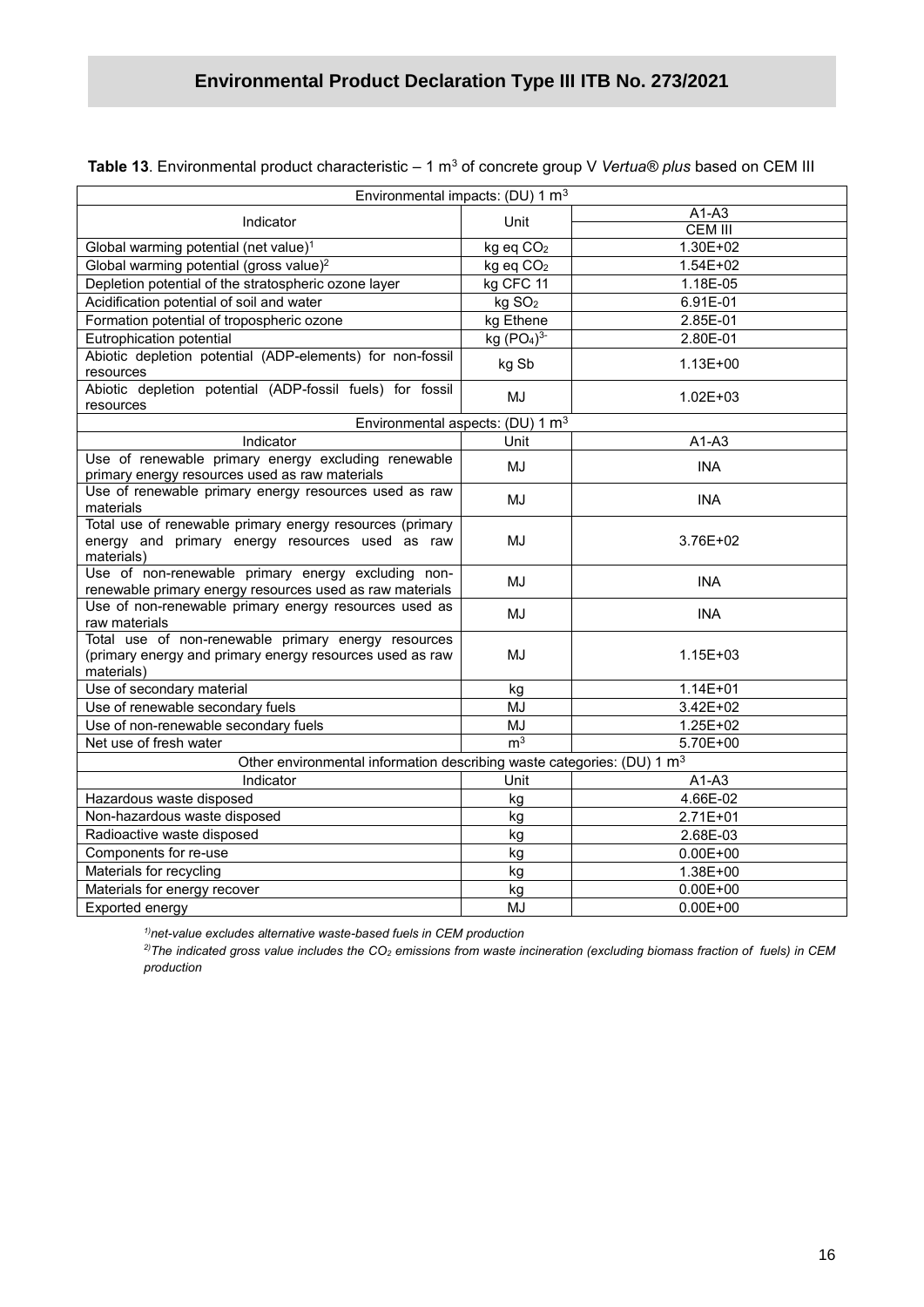|                                                                                                                               | Environmental impacts: (DU) 1 m <sup>3</sup> |              |
|-------------------------------------------------------------------------------------------------------------------------------|----------------------------------------------|--------------|
| Indicator                                                                                                                     | Unit                                         | $A1-A3$      |
|                                                                                                                               |                                              | with CEM III |
| Global warming potential (net value) <sup>1</sup>                                                                             | kg eq CO <sub>2</sub>                        | 1.44E+02     |
| Global warming potential (gross value) <sup>2</sup>                                                                           | kg eq CO <sub>2</sub>                        | $1.71E + 02$ |
| Depletion potential of the stratospheric ozone layer                                                                          | kg CFC 11                                    | 1.27E-05     |
| Acidification potential of soil and water                                                                                     | kg SO <sub>2</sub>                           | 7.30E-01     |
| Formation potential of tropospheric ozone                                                                                     | kg Ethene                                    | 3.19E-01     |
| Eutrophication potential                                                                                                      | kg (PO <sub>4</sub> ) <sup>3</sup>           | 2.83E-01     |
| Abiotic depletion potential (ADP-elements) for non-fossil<br>resources                                                        | kg Sb                                        | $1.24E + 00$ |
| Abiotic depletion potential (ADP-fossil fuels) for fossil<br>resources                                                        | MJ                                           | 1.06E+03     |
|                                                                                                                               | Environmental aspects: (DU) 1 m <sup>3</sup> |              |
| Indicator                                                                                                                     | Unit                                         | $A1-A3$      |
| Use of renewable primary energy excluding renewable<br>primary energy resources used as raw materials                         | MJ                                           | <b>INA</b>   |
| Use of renewable primary energy resources used as raw<br>materials                                                            | MJ                                           | <b>INA</b>   |
| Total use of renewable primary energy resources (primary<br>energy and primary energy resources used as raw<br>materials)     | MJ                                           | 3.87E+02     |
| Use of non-renewable primary energy excluding non-<br>renewable primary energy resources used as raw materials                | MJ                                           | <b>INA</b>   |
| Use of non-renewable primary energy resources used as<br>raw materials                                                        | MJ                                           | <b>INA</b>   |
| Total use of non-renewable primary energy resources<br>(primary energy and primary energy resources used as raw<br>materials) | MJ                                           | 1.18E+03     |
| Use of secondary material                                                                                                     | kg                                           | 1.29E+01     |
| Use of renewable secondary fuels                                                                                              | MJ                                           | 3.87E+02     |
| Use of non-renewable secondary fuels                                                                                          | MJ                                           | $1.41E + 02$ |
| Net use of fresh water                                                                                                        | m <sup>3</sup>                               | $5.92E + 00$ |
| Other environmental information describing waste categories: (DU) 1 m <sup>3</sup>                                            |                                              |              |
| Indicator                                                                                                                     | Unit                                         | $A1-A3$      |
| Hazardous waste disposed                                                                                                      | kg                                           | 5.12E-02     |
| Non-hazardous waste disposed                                                                                                  | kg                                           | 2.78E+01     |
| Radioactive waste disposed                                                                                                    | kg                                           | 2.68E-03     |
| Components for re-use                                                                                                         | kg                                           | $0.00E + 00$ |
| Materials for recycling                                                                                                       | kg                                           | $1.57E + 00$ |
| Materials for energy recover                                                                                                  | kg                                           | $0.00E + 00$ |
| Exported energy                                                                                                               | MJ                                           | $0.00E + 00$ |

*1)net-value excludes alternative waste-based fuels in CEM production*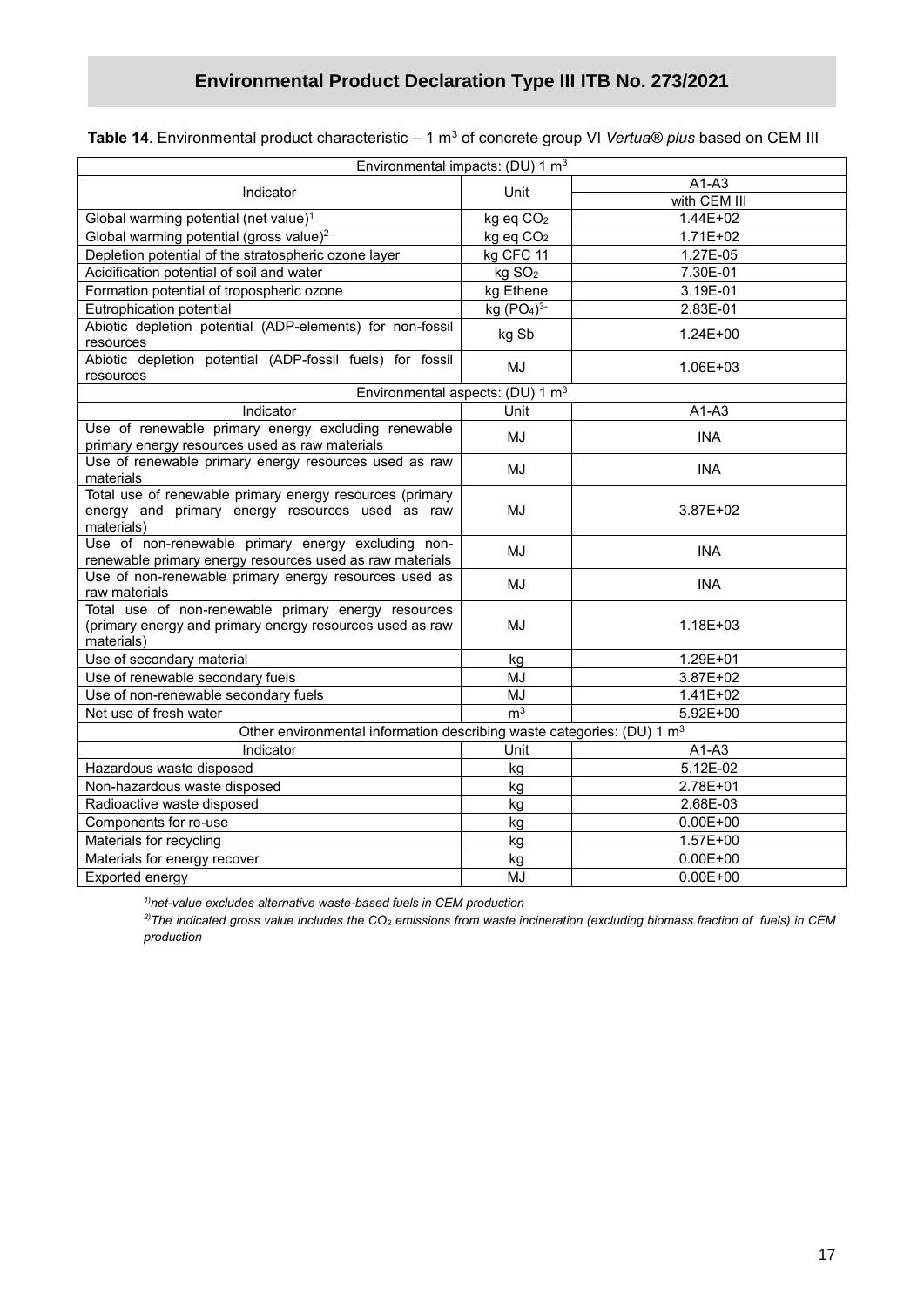### **RESULTS INTERPRETATION**

**/2020** footprint of cement used (80% to 90%). The rest 10-20% of the impact depends on the environmental footprint The environmental impact of concrete production of a given class is mainly dependent on the environmental of the aggregates, transport and the plant's energy use. The impact of production is mainly influenced by the following factors: content of clinker in the product mix, share of alternative fuels in clinker production (80-90%), specific process emission of clinker production, electricity (100% wind electricity – clinker production) used. The gross value of eq. CO<sub>2</sub> emissions (EN 15804/ISO 14067 based method) for assessed concrete production by CEMEX in Poland is 38-74 kg of CO<sub>2</sub>/ton concrete (group I to class VI). The net value of eq. CO<sub>2</sub> emissions excluding impact of alternative waste-based fuels is 33-62 kg of CO<sub>2</sub>/ton of concrete (class I to class VI). Abiotic depletion potential (ADP-fossil fuels) for fossil resources in worst case - concrete class VI is 460 MJ/ton.

#### **VERIFICATION**

The process of verification of this EPD was in accordance with ISO 14025 and ISO 21930. After verification this EPD is valid for a 5-year-period. EPD does not have to be recalculated after 5 years if the underlying data have not changed significantly.

| The basis for LCA analysis was EN 15804:2012+A1 and ITB PCR A                                    |  |  |
|--------------------------------------------------------------------------------------------------|--|--|
| Independent verification corresponding to ISO 14025 (subclause 8.1.3.)                           |  |  |
| $\overline{x}$ external<br>internal                                                              |  |  |
|                                                                                                  |  |  |
| External verification of EPD: Ph.D. Eng. Halina Prejzner                                         |  |  |
| LCA \ LCI audit and input data verification: Ph.D. D.Sc. Eng. Michał Piasecki. m.piasecki@itb.pl |  |  |
| Verification of LCA: Ph.D. Eng. Justyna Tomaszewska. j.tomaszewska@itb.pl                        |  |  |

The purpose of this EPD is to provide the basis for assessing buildings and other construction works. A comparison of EPD data is only meaningful if all the data sets compared were developed according to EN 15804 and the product-specific performance characteristics and its impacts on the construction works are taken into account.

#### **Normative references**

- ITB PCR A General Product Category Rules for Construction Products
- EN 206: Concrete. Specification performance -production and conformity (with amendments)
- EN 197-1:2011: Cement part 1: Composition. specifications and conformity criteria for
- common cements
- PN-EN ISO 14025:2010 Environmental labels and declarations. Type III environmental declarations. Principles and procedures2.
- PN-EN 15804+A2:2020-03 Sustainability of construction works Environmental product declarations - Core rules for the product category of construction products3.
- PN-EN 16908:2017-02 Cement and building lime. Environmental product declarations. Product category rules complementary to EN 158044.
- PN-EN ISO 14040:2009 Environmental management Life cycle assessment Principles and framework
- ECRA (European Cement Research Academy) Background report "TR-ECRA 0181/2014 Environmental Product Declarations for representative European cements "